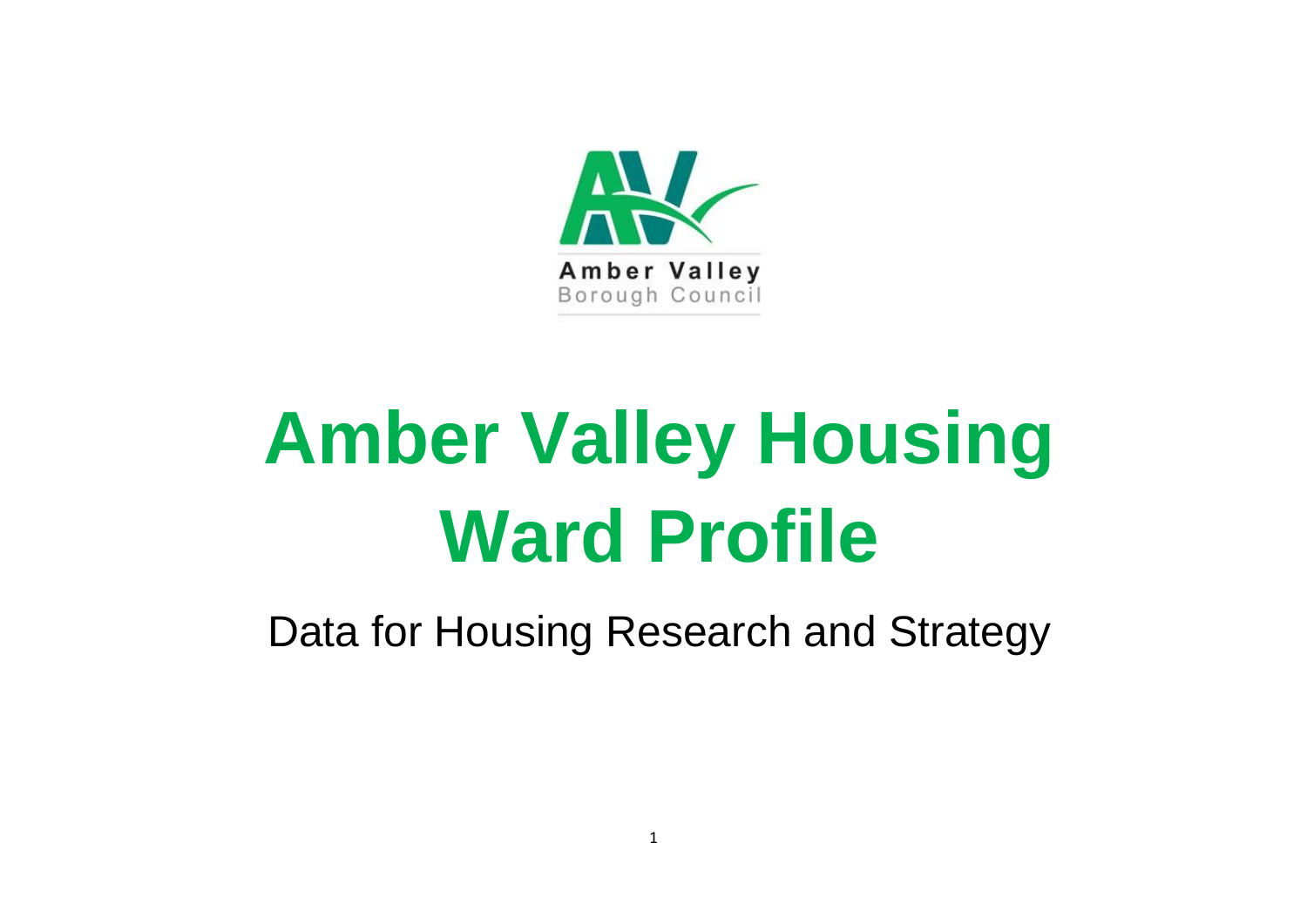The Ward Profile for Amber Valley is used in support of housing research and strategy. The data is collated largely from the Office for National Statistic's 2011 Census via **nomis** [www.nomisweb.co.uk](http://www.nomisweb.co.uk/) but includes other data sources which are detailed below. Information covered in the Ward Profile is designed to be flexible and will be updated or added to when new data emerges. The Ward Profile for Amber Valley currently covers:

- Age profile
- Economic activity
- Occupation types
- Household types
- People per household
- Number of bedrooms across households
- Tenure across households
- Housing types
- Household income
- House prices
- Appendix: Ward level urban-rural classification

For any more information on housing research at Amber Valley Borough Council please contact Andrew Grayson, Housing Research and Monitoring Officer, at **andrew.grayson@ambervalley.gov.uk**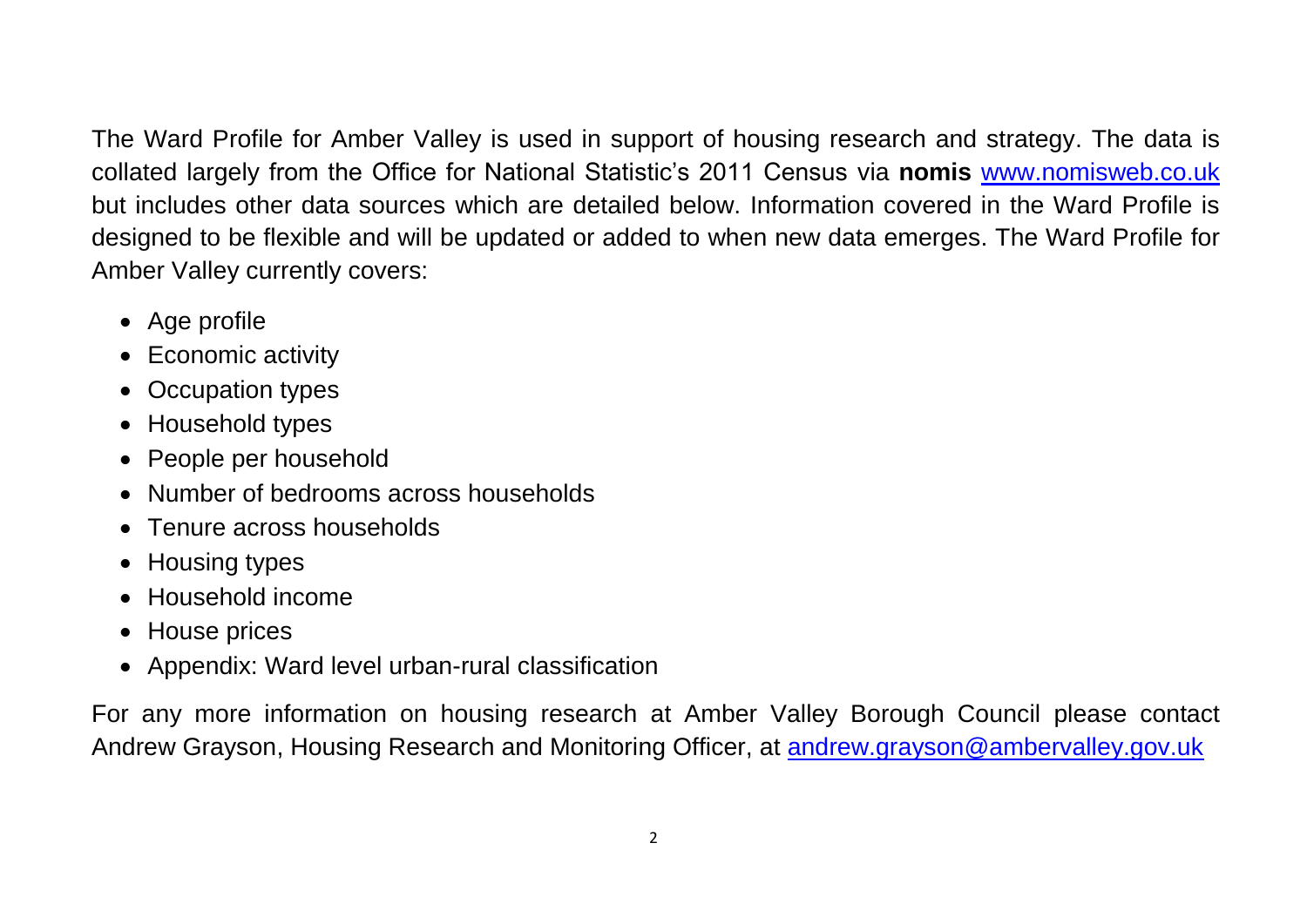#### **Table 1:** Age profile, including percentage of all usual residents (2011, Census)

| <b>Amber Valley Ward</b>           | <b>All usual</b><br><b>residents</b> | <b>Mean</b><br>Age | Age 16-24     |      | <b>Age 25-44</b> |      | <b>Age 45-64</b> |      | Age65+        |      |  |
|------------------------------------|--------------------------------------|--------------------|---------------|------|------------------|------|------------------|------|---------------|------|--|
|                                    | <b>Number</b>                        | <b>Number</b>      | <b>Number</b> | %    | <b>Number</b>    | %    | <b>Number</b>    | %    | <b>Number</b> | %    |  |
| <b>Alfreton</b>                    | 7,971                                | 41.5               | 860           | 10.8 | 2,039            | 25.6 | 2182             | 27.4 | 1505          | 18.9 |  |
| <b>Alport</b>                      | 2,485                                | 47.9               | 186           | 7.5  | 382              | 15.4 | 897              | 36.1 | 659           | 26.5 |  |
| <b>Belper Central</b>              | 5,338                                | 42.8               | 499           | 9.3  | 1,390            | 26.0 | 1553             | 29.1 | 1032          | 19.3 |  |
| <b>Belper East</b>                 | 5,978                                | 37.2               | 653           | 10.9 | 1,728            | 28.9 | 1672             | 28.0 | 665           | 11.1 |  |
| <b>Belper North</b>                | 4,844                                | 45.7               | 373           | 7.7  | 1.111            | 22.9 | 1472             | 30.4 | 1162          | 24.0 |  |
| <b>Belper South</b>                | 5,663                                | 41.1               | 519           | 9.2  | 1,606            | 28.4 | 1539             | 27.2 | 990           | 17.5 |  |
| <b>Codnor and Waingroves</b>       | 4,847                                | 43.4               | 494           | 10.2 | 1,152            | 23.8 | 1469             | 30.3 | 991           | 20.4 |  |
| <b>Crich</b>                       | 2,401                                | 45.3               | 176           | 7.3  | 497              | 20.7 | 821              | 34.2 | 526           | 21.9 |  |
| <b>Duffield</b>                    | 5,046                                | 43.2               | 427           | 8.5  | 940              | 18.6 | 1420             | 28.1 | 1172          | 23.2 |  |
| <b>Heage and Ambergate</b>         | 5,013                                | 43.6               | 426           | 8.5  | 1,189            | 23.7 | 1572             | 31.4 | 1012          | 20.2 |  |
| <b>Heanor East</b>                 | 5,849                                | 39.6               | 635           | 10.9 | 1,675            | 28.6 | 1518             | 26.0 | 939           | 16.1 |  |
| <b>Heanor West</b>                 | 6,067                                | 39.3               | 727           | 12.0 | 1,663            | 27.4 | 1588             | 26.2 | 944           | 15.6 |  |
| <b>Heanor and Loscoe</b>           | 5,335                                | 40.5               | 559           | 10.5 | 1,381            | 25.9 | 1438             | 27.0 | 955           | 17.9 |  |
| <b>Ironville and Riddings</b>      | 5,821                                | 41.4               | 570           | 9.8  | 1,522            | 26.1 | 1724             | 29.6 | 1009          | 17.3 |  |
| Kilburn, Denby and Holbrook        | 7,346                                | 42.4               | 654           | 8.9  | 1,854            | 25.2 | 2204             | 30.0 | 1368          | 18.6 |  |
| <b>Langley Mill and Aldercar</b>   | 5,405                                | 38.1               | 621           | 11.5 | 1,550            | 28.7 | 1323             | 24.5 | 807           | 14.9 |  |
| <b>Ripley</b>                      | 8,852                                | 41.2               | 995           | 11.2 | 2,338            | 26.4 | 2482             | 28.0 | 1561          | 17.6 |  |
| <b>Ripley and Marehay</b>          | 5,861                                | 42.3               | 598           | 10.2 | 1,438            | 24.5 | 1616             | 27.6 | 1182          | 20.2 |  |
| Shipley Pk., Hors. and Hors. Wood. | 5,975                                | 44.2               | 506           | 8.5  | 1,323            | 22.1 | 1853             | 31.0 | 1316          | 22.0 |  |
| <b>Somercotes</b>                  | 6,255                                | 37.0               | 737           | 11.8 | 1,871            | 29.9 | 1510             | 24.1 | 808           | 12.9 |  |
| <b>South West Parishes</b>         | 2,671                                | 46.4               | 215           | 8.0  | 467              | 17.5 | 959              | 35.9 | 631           | 23.6 |  |
| <b>Swanwick</b>                    | 5,084                                | 44.5               | 465           | 9.1  | 1,166            | 22.9 | 1738             | 34.2 | 985           | 19.4 |  |
| Wingfield                          | 2,202                                | 47.0               | 168           | 7.6  | 446              | 20.3 | 721              | 32.7 | 560           | 25.4 |  |
| <b>Other Area Boundaries</b>       | <b>Number</b>                        | <b>Number</b>      | <b>Number</b> | %    | <b>Number</b>    | %    | <b>Number</b>    | %    | <b>Number</b> | %    |  |
| <b>Amber Valley</b>                | 122,309                              | 41.8               | 12063         | 9.9  | 30,728           | 25.1 | 35271            | 28.8 | 22779         | 18.6 |  |
| <b>Derbyshire</b>                  | 769.686                              | 41.6               | 78288         | 10.2 | 192,068          | 25.0 | 219653           | 28.5 | 142891        | 18.6 |  |
| <b>East Midlands</b>               | 4,533,222                            | 40.0               | 547411        | 12.1 | 1,174,119        | 25.9 | 1200289          | 26.5 | 772948        | 17.1 |  |
| England                            | 53,012,456                           | 39.3               | 6284760       | 11.9 | 14,595,152       | 27.5 | 13449179         | 25.4 | 8660529       | 16.3 |  |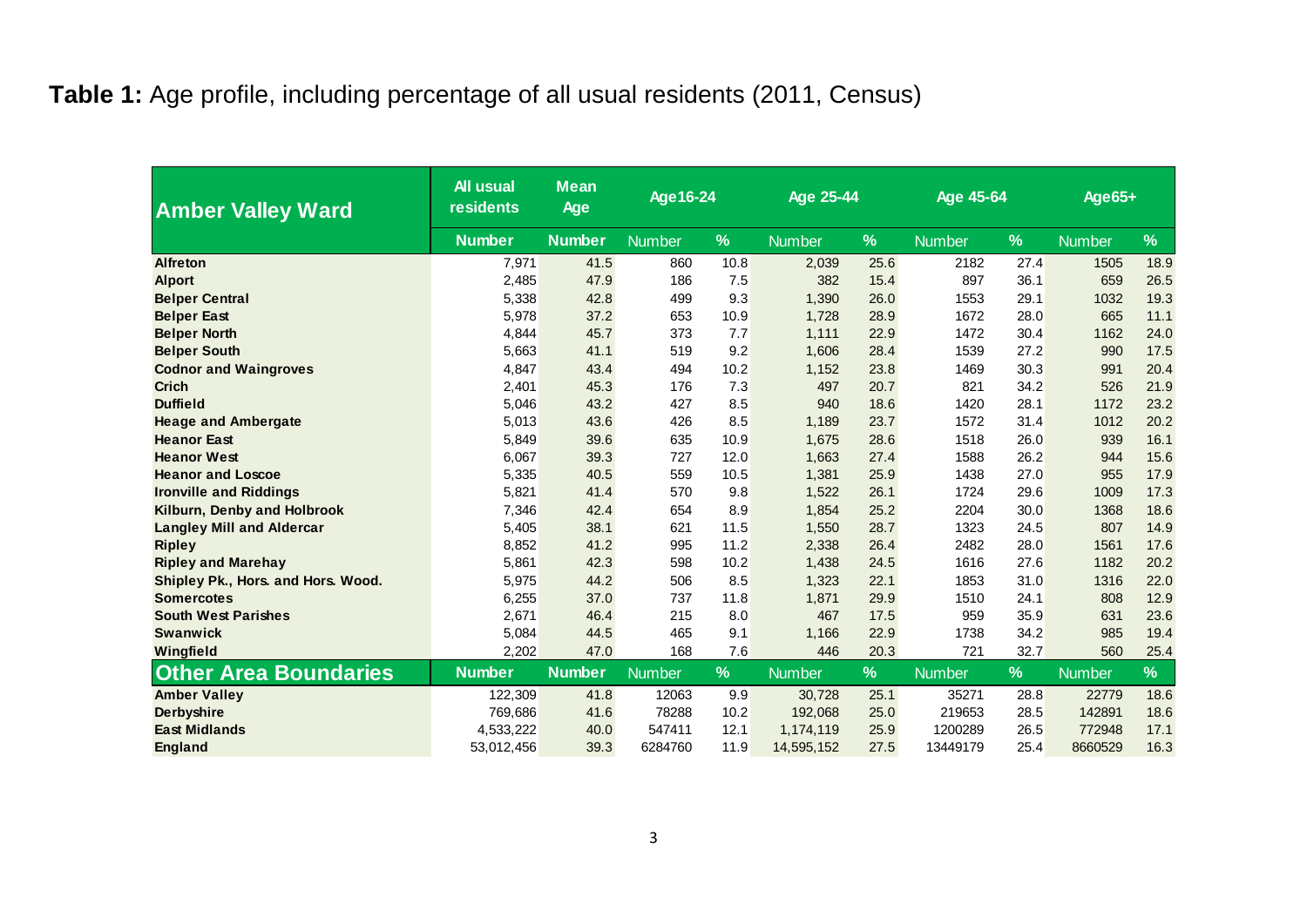### **Table 2:** Economic activity, including percentage of all residents aged 16 to 74 (2011, Census)

| <b>Amber Valley Ward</b>           | <b>All usual</b><br>residents<br>aged 16 - 74 | <b>Economically active</b> |      | <b>Economically active:</b><br>In employment |      | <b>Economically active:</b><br><b>Unemployed</b> |     | <b>Economically Inactive</b> |      | <b>Economically inactive:</b><br><b>Retired</b> |      | <b>Economically inactive:</b><br>Long-term sick or<br>disabled |     | <b>Unemployed: Never</b><br>worked |     | Long-term<br>unemployed |     |
|------------------------------------|-----------------------------------------------|----------------------------|------|----------------------------------------------|------|--------------------------------------------------|-----|------------------------------|------|-------------------------------------------------|------|----------------------------------------------------------------|-----|------------------------------------|-----|-------------------------|-----|
|                                    | <b>Number</b>                                 | <b>Number</b>              | %    | <b>Number</b>                                | %    | Number,                                          | %   | <b>Number</b>                | %    | <b>Number</b>                                   | %    | <b>Number</b>                                                  | %   | <b>Number</b>                      | %   | <b>Number</b>           | %   |
| Alfreton                           | 5,846                                         | 3,895                      | 66.6 | 3,460                                        | 59.2 | 324                                              | 5.5 | 1,951                        | 33.4 | 933                                             | 16.0 | 430                                                            | 7.4 | 38                                 | 0.7 | 151                     | 2.6 |
| <b>Alport</b>                      | 1,844                                         | 1,224                      | 66.4 | 1,172                                        | 63.6 | 24                                               | 1.3 | 620                          | 33.6 | 461                                             | 25.0 | 34                                                             | 1.8 | 3                                  | 0.2 |                         | 0.3 |
| <b>Belper Central</b>              | 3,967                                         | 2,844                      | 71.7 | 2,613                                        | 65.9 | 148                                              | 3.7 | 1,123                        | 28.3 | 695                                             | 17.5 | 130                                                            | 3.3 | 17                                 | 0.4 | 56                      | 1.4 |
| <b>Belper East</b>                 | 4.445                                         | 3,445                      | 77.5 | 3,182                                        | 71.6 | 114                                              | 2.6 | 1,000                        | 22.5 | 545                                             | 12.3 | 108                                                            | 2.4 | 12                                 | 0.3 | 40                      | 0.9 |
| <b>Belper North</b>                | 3,579                                         | 2,493                      | 69.7 | 2,289                                        | 64.0 | 114                                              | 3.2 | 1,086                        | 30.3 | 755                                             | 21.1 | 105                                                            | 2.9 | 9                                  | 0.3 | 48                      | 1.3 |
| <b>Belper South</b>                | 4,157                                         | 3,087                      | 74.3 | 2,848                                        | 68.5 | 158                                              | 3.8 | 1,070                        | 25.7 | 628                                             | 15.1 | 124                                                            | 3.0 | 13                                 | 0.3 | 62                      | 1.5 |
| <b>Codnor and Waingroves</b>       | 3,675                                         | 2,534                      | 69.0 | 2,302                                        | 62.6 | 147                                              | 4.0 | 1,141                        | 31.0 | 702                                             | 19.1 | 168                                                            | 4.6 | 23                                 | 0.6 | 51                      | 1.4 |
| Crich                              | 1,811                                         | 1,192                      | 65.8 | 1,121                                        | 61.9 | 47                                               | 2.6 | 619                          | 34.2 | 430                                             | 23.7 | 51                                                             | 2.8 | -7                                 | 0.4 | 18                      | 1.0 |
| <b>Duffield</b>                    | 3,327                                         | 2,205                      | 66.3 | 2,043                                        | 61.4 | 66                                               | 2.0 | 1,122                        | 33.7 | 658                                             | 19.8 | 67                                                             | 2.0 | 10                                 | 0.3 | 22                      | 0.7 |
| <b>Heage and Ambergate</b>         | 3,774                                         | 2,656                      | 70.4 | 2,476                                        | 65.6 | 101                                              | 2.7 | 1,118                        | 29.6 | 712                                             | 18.9 | 117                                                            | 3.1 | 9                                  | 0.2 | 37                      | 1.0 |
| <b>Heanor East</b>                 | 4,414                                         | 3,030                      | 68.6 | 2,713                                        | 61.5 | 218                                              | 4.9 | 1,384                        | 31.4 | 732                                             | 16.6 | 217                                                            | 4.9 | 30                                 | 0.7 | 90                      | 2.0 |
| <b>Heanor West</b>                 | 4,487                                         | 3,202                      | 71.4 | 2,868                                        | 63.9 | 235                                              | 5.2 | 1,285                        | 28.6 | 626                                             | 14.0 | 212                                                            | 4.7 | 25                                 | 0.6 | 107                     | 2.4 |
| <b>Heanor and Loscoe</b>           | 3,922                                         | 2,702                      | 68.9 | 2,433                                        | 62.0 | 186                                              | 4.7 | 1,220                        | 31.1 | 687                                             | 17.5 | 166                                                            | 4.2 | 28                                 | 0.7 | 63                      | 1.6 |
| <b>Ironville and Riddings</b>      | 4,415                                         | 2,955                      | 66.9 | 2,673                                        | 60.5 | 222                                              | 5.0 | 1,460                        | 33.1 | 760                                             | 17.2 | 266                                                            | 6.0 | 21                                 | 0.5 | 101                     | 2.3 |
| Kilburn, Denby and Holbrook        | 5,448                                         | 4,017                      | 73.7 | 3,716                                        | 68.2 | 163                                              | 3.0 | 1,431                        | 26.3 | 906                                             | 16.6 | 157                                                            | 2.9 | 24                                 | 0.4 | 70                      | 1.3 |
| <b>Langley Mill and Aldercar</b>   | 3,965                                         | 2,683                      | 67.7 | 2,420                                        | 61.0 | 195                                              | 4.9 | 1,282                        | 32.3 | 560                                             | 14.1 | 256                                                            | 6.5 | 32                                 | 0.8 | 82                      | 2.1 |
| Ripley                             | 6.684                                         | 4,715                      | 70.5 | 4,271                                        | 63.9 | 282                                              | 4.2 | 1,969                        | 29.5 | 1.134                                           | 17.0 | 284                                                            | 4.2 | 38                                 | 0.6 | 118                     | 1.8 |
| <b>Ripley and Marehay</b>          | 4,283                                         | 2,940                      | 68.6 | 2,682                                        | 62.6 | 176                                              | 4.1 | 1,343                        | 31.4 | 780                                             | 18.2 | 164                                                            | 3.8 | 26                                 | 0.6 | 74                      | 1.7 |
| Shipley Pk., Hors. and Hors. Wood. | 4,399                                         | 3,017                      | 68.6 | 2,806                                        | 63.8 | 110                                              | 2.5 | 1,382                        | 31.4 | 917                                             | 20.8 | 125                                                            | 2.8 | 15                                 | 0.3 | 35                      | 0.8 |
| <b>Somercotes</b>                  | 4,564                                         | 3,159                      | 69.2 | 2,783                                        | 61.0 | 288                                              | 6.3 | 1,405                        | 30.8 | 564                                             | 12.4 | 286                                                            | 6.3 | 31                                 | 0.7 | 129                     | 2.8 |
| <b>South West Parishes</b>         | 2,000                                         | 1,357                      | 67.9 | 1,257                                        | 62.9 | 44                                               | 2.2 | 643                          | 32.2 | 427                                             | 21.4 | 44                                                             | 2.2 |                                    | 0.2 | 13                      | 0.7 |
| Swanwick                           | 3,908                                         | 2,827                      | 72.3 | 2,636                                        | 67.5 | 101                                              | 2.6 | 1,081                        | 27.7 | 726                                             | 18.6 | 115                                                            | 2.9 | 8                                  | 0.2 | 29                      | 0.7 |
| Wingfield                          | 1.644                                         | 1,101                      | 67.0 | 1,022                                        | 62.2 | 40                                               | 2.4 | 543                          | 33.0 | 377                                             | 22.9 | 54                                                             | 3.3 | $\overline{2}$                     | 0.1 | 17                      | 1.0 |
| <b>Other Area Boundaries</b>       | <b>Number</b>                                 | <b>Number</b>              | %    | <b>Number</b>                                | %    | Number                                           | %   | <b>Number</b>                | %    | <b>Number</b>                                   | %    | <b>Number</b>                                                  | %   | <b>Number</b>                      | ℅   | <b>Number</b>           | %   |
| <b>Amber Valley</b>                | 90,558                                        | 63,280                     | 69.9 | 57,786                                       | 63.8 | 3,503                                            | 3.9 | 27,278                       | 30.1 | 15,715                                          | 17.4 | 3,680                                                          | 4.1 | 425                                | 0.5 | 1,418                   | 1.6 |
| Derbyshire                         | 567,798                                       | 397,053                    | 69.9 | 361,367                                      | 63.6 | 22,206                                           | 3.9 | 170,745                      | 30.1 | 95,875                                          | 16.9 | 24,687                                                         | 4.3 | 3,065                              | 0.5 | 8,988                   | 1.6 |
| <b>East Midlands</b>               | 3,336,532                                     | 2,312,030                  | 69.3 | 2,062,515                                    | 61.8 | 139,295                                          | 4.2 | 1,024,502                    | 30.7 | 498,882                                         | 15.0 | 135,264                                                        | 4.1 | 21,034                             | 0.6 | 54,393                  | 1.6 |
| England                            | 38,881,374                                    | 27,183,134                 | 69.9 | 24,143,464                                   | 62.1 | 1,702,847                                        | 4.4 | 11,698,240                   | 30.1 | 5,320,691                                       | 13.7 | 1,574,134                                                      | 4.0 | 276,121                            | 0.7 | 668,496                 | 1.7 |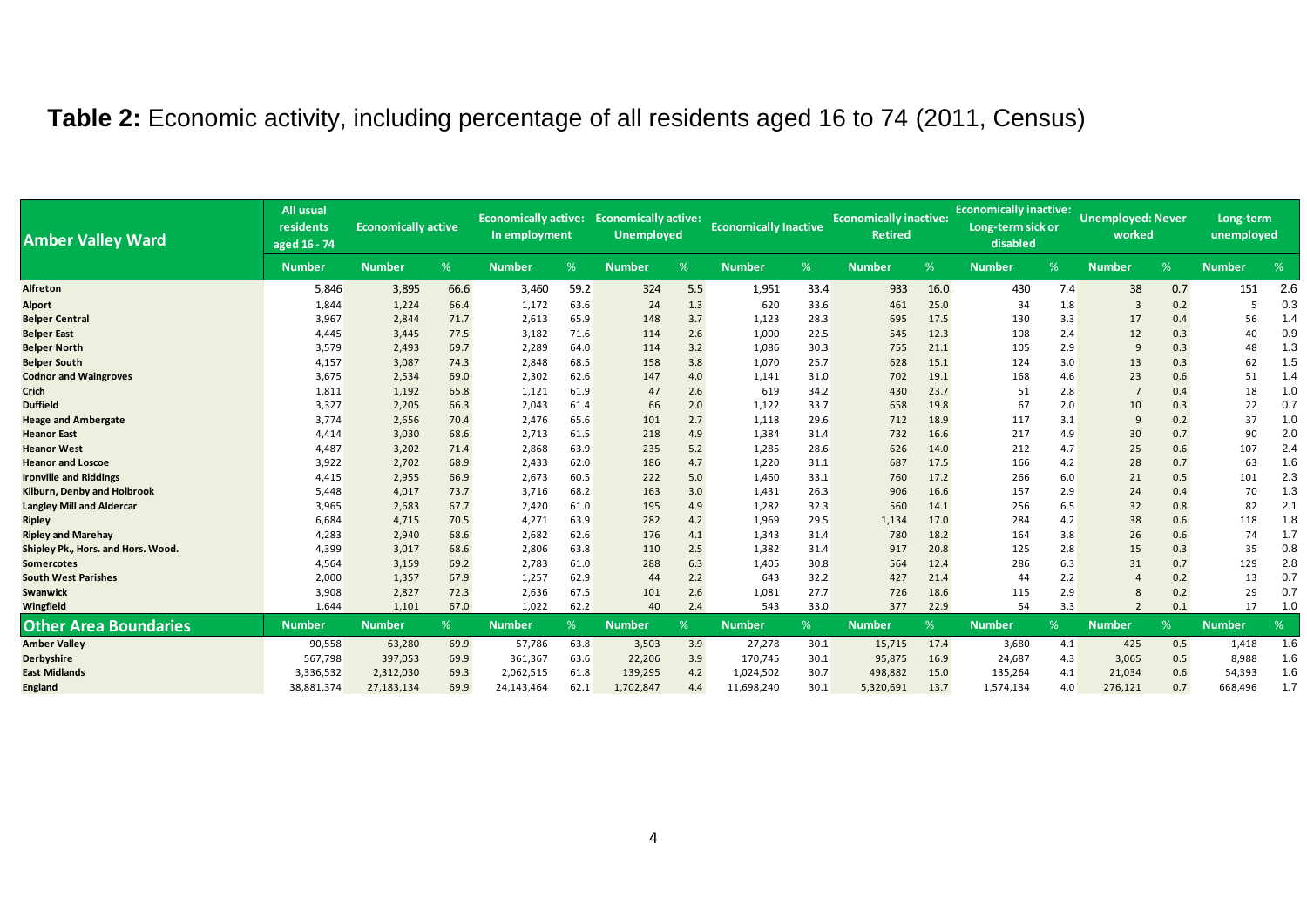#### **Table 3:** Occupation types, including percentage of all residents aged 16 to 74 (2011, Census)

| <b>Amber Valley Ward</b>           | <b>All usual</b><br><b>residnets</b><br>aged 16-74 | Managers,<br>directors and<br>senior officials |               | <b>Professional</b><br>occupations | <b>Associate</b><br><b>Administrative and</b><br>professional and<br>secretarial<br>technical<br>occupations<br>occupations |               | <b>Skilled trades</b><br>occupations |               | Caring, leisure and<br>other service<br>occupations |               | <b>Sales and</b><br>customer service<br><b>occupations</b> |               | Process, plant<br>and machine<br>operatives |               | <b>Elementary</b><br>occupations |               |      |               |      |
|------------------------------------|----------------------------------------------------|------------------------------------------------|---------------|------------------------------------|-----------------------------------------------------------------------------------------------------------------------------|---------------|--------------------------------------|---------------|-----------------------------------------------------|---------------|------------------------------------------------------------|---------------|---------------------------------------------|---------------|----------------------------------|---------------|------|---------------|------|
|                                    | <b>Number</b>                                      | <b>Number</b>                                  |               | <b>Number</b>                      | $\%$                                                                                                                        | <b>Number</b> | $\frac{9}{6}$                        | <b>Number</b> | ℅                                                   | <b>Number</b> | %                                                          | <b>Number</b> | %                                           | <b>Number</b> | %                                | <b>Number</b> | $\%$ | <b>Number</b> | %    |
| <b>Alfreton</b>                    | 5,846                                              | 281                                            | 4.8           | 287                                | 4.9                                                                                                                         | 266           | 4.6                                  | 360           | 6.2                                                 | 498           | 8.5                                                        | 363           | 6.2                                         | 284           | 4.9                              | 587           | 10.0 | 617           | 10.6 |
| <b>Alport</b>                      | 1,844                                              | 213                                            | 11.6          | 250                                | 13.6                                                                                                                        | 115           | 6.2                                  | 136           | 7.4                                                 | 185           | 10.0                                                       | 68            | 3.7                                         | 57            | 3.1                              | 77            | 4.2  | 95            | 5.2  |
| <b>Belper Central</b>              | 3,967                                              | 259                                            | 6.5           | 519                                | 13.1                                                                                                                        | 339           | 8.5                                  | 269           | 6.8                                                 | 302           | 7.6                                                        | 264           | 6.7                                         | 228           | 5.7                              | 223           | 5.6  | 276           | 7.0  |
| <b>Belper East</b>                 | 4,445                                              | 362                                            | 8.1           | 615                                | 13.8                                                                                                                        | 412           | 9.3                                  | 387           | 8.7                                                 | 399           | 9.0                                                        | 313           | 7.0                                         | 217           | 4.9                              | 295           | 6.6  | 307           | 6.9  |
| <b>Belper North</b>                | 3,579                                              | 267                                            | 7.5           | 509                                | 14.2                                                                                                                        | 284           | 7.9                                  | 259           | 7.2                                                 | 282           | 7.9                                                        | 196           | 5.5                                         | 124           | 3.5                              | 222           | 6.2  | 220           | 6.1  |
| <b>Belper South</b>                | 4,157                                              | 335                                            | 8.1           | 529                                | 12.7                                                                                                                        | 396           | 9.5                                  | 271           | 6.5                                                 | 362           | 8.7                                                        | 261           | 6.3                                         | 185           | 4.5                              | 270           | 6.5  | 305           | 7.3  |
| <b>Codnor and Waingroves</b>       | 3,675                                              | 214                                            | 5.8           | 228                                | 6.2                                                                                                                         | 216           | 5.9                                  | 220           | 6.0                                                 | 408           | 11.1                                                       | 242           | 6.6                                         | 206           | 5.6                              | 320           | 8.7  | 315           | 8.6  |
| <b>Crich</b>                       | 1,811                                              | 180                                            | 9.9           | 228                                | 12.6                                                                                                                        | 126           | 7.0                                  | 109           | 6.0                                                 | 154           | 8.5                                                        | 97            | 5.4                                         | 59            | 3.3                              | 82            | 4.5  | 107           | 5.9  |
| <b>Duffield</b>                    | 3,327                                              | 393                                            | 11.8          | 697                                | 20.9                                                                                                                        | 292           | 8.8                                  | 201           | 6.0                                                 | 137           | 4.1                                                        | 129           | 3.9                                         | 84            | 2.5                              | 59            | 1.8  | 130           | 3.9  |
| <b>Heage and Ambergate</b>         | 3,774                                              | 300                                            | 7.9           | 483                                | 12.8                                                                                                                        | 305           | 8.1                                  | 270           | 7.2                                                 | 319           | 8.5                                                        | 199           | 5.3                                         | 166           | 4.4                              | 250           | 6.6  | 254           | 6.7  |
| <b>Heanor East</b>                 | 4,414                                              | 228                                            | 5.2           | 281                                | 6.4                                                                                                                         | 289           | 6.5                                  | 315           | 7.1                                                 | 428           | 9.7                                                        | 277           | 6.3                                         | 264           | 6.0                              | 345           | 7.8  | 357           | 8.1  |
| <b>Heanor West</b>                 | 4,487                                              | 255                                            | 5.7           | 348                                | 7.8                                                                                                                         | 303           | 6.8                                  | 293           | 6.5                                                 | 476           | 10.6                                                       | 247           | 5.5                                         | 277           | 6.2                              | 382           | 8.5  | 373           | 8.3  |
| <b>Heanor and Loscoe</b>           | 3,922                                              | 200                                            | 5.1           | 224                                | 5.7                                                                                                                         | 224           | 5.7                                  | 236           | 6.0                                                 | 430           | 11.0                                                       | 251           | 6.4                                         | 232           | 5.9                              | 337           | 8.6  | 364           | 9.3  |
| <b>Ironville and Riddings</b>      | 4,415                                              | 275                                            | 6.2           | 272                                | 6.2                                                                                                                         | 260           | 5.9                                  | 309           | 7.0                                                 | 408           | 9.2                                                        | 267           | 6.0                                         | 194           | 4.4                              | 374           | 8.5  | 361           | 8.2  |
| Kilburn, Denby and Holbrook        | 5,448                                              | 401                                            | 7.4           | 618                                | 11.3                                                                                                                        | 491           | 9.0                                  | 447           | 8.2                                                 | 519           | 9.5                                                        | 344           | 6.3                                         | 245           | 4.5                              | 380           | 7.0  | 388           | 7.1  |
| <b>Langley Mill and Aldercar</b>   | 3,965                                              | 235                                            | 5.9           | 217                                | 5.5                                                                                                                         | 233           | 5.9                                  | 237           | 6.0                                                 | 382           | 9.6                                                        | 233           | 5.9                                         | 252           | 6.4                              | 337           | 8.5  | 348           | 8.8  |
| <b>Ripley</b>                      | 6,684                                              | 407                                            | 6.1           | 491                                | 7.3                                                                                                                         | 475           | 7.1                                  | 505           | 7.6                                                 | 646           | 9.7                                                        | 404           | 6.0                                         | 361           | 5.4                              | 537           | 8.0  | 566           | 8.5  |
| <b>Ripley and Marehay</b>          | 4,283                                              | 248                                            | 5.8           | 315                                | 7.4                                                                                                                         | 296           | 6.9                                  | 324           | 7.6                                                 | 384           | 9.0                                                        | 260           | 6.1                                         | 221           | 5.2                              | 321           | 7.5  | 376           | 8.8  |
| Shipley Pk., Hors. and Hors. Wood. | 4,399                                              | 393                                            | 8.9           | 527                                | 12.0                                                                                                                        | 319           | 7.3                                  | 343           | 7.8                                                 | 400           | 9.1                                                        | 250           | 5.7                                         | 206           | 4.7                              | 222           | 5.0  | 234           | 5.3  |
| <b>Somercotes</b>                  | 4,564                                              | 222                                            | 4.9           | 227                                | 5.0                                                                                                                         | 264           | 5.8                                  | 277           | 6.1                                                 | 407           | 8.9                                                        | 296           | 6.5                                         | 210           | 4.6                              | 479           | 10.5 | 457           | 10.0 |
| <b>South West Parishes</b>         | 2.000                                              | 271                                            | 13.6          | 324                                | 16.2                                                                                                                        | 152           | 7.6                                  | 123           | 6.2                                                 | 161           | 8.1                                                        | 66            | 3.3                                         | 55            | 2.8                              | 55            | 2.8  | 101           | 5.1  |
| <b>Swanwick</b>                    | 3,908                                              | 298                                            | 7.6           | 386                                | 9.9                                                                                                                         | 332           | 8.5                                  | 389           | 10.0                                                | 342           | 8.8                                                        | 223           | 5.7                                         | 199           | 5.1                              | 275           | 7.0  | 262           | 6.7  |
| Wingfield                          | 1,644                                              | 182                                            | 11.1          | 192                                | 11.7                                                                                                                        | 145           | 8.8                                  | 90            | 5.5                                                 | 138           | 8.4                                                        | 89            | 5.4                                         | 50            | 3.0                              | 87            | 5.3  | 80            | 4.9  |
| <b>Other Area Boundaries</b>       | <b>Number</b>                                      | <b>Number</b>                                  | $\frac{9}{6}$ | <b>Number</b>                      | $\frac{1}{2}$                                                                                                               | <b>Number</b> | %                                    | <b>Number</b> | %                                                   | <b>Number</b> | %                                                          | <b>Number</b> | %                                           | <b>Number</b> | %                                | <b>Number</b> | %    | <b>Number</b> | %    |
| <b>Amber Valley</b>                | 90,558                                             | 6,419                                          | 7.1           | 8,767                              | 9.7                                                                                                                         | 6,534         | 7.2                                  | 6,370         | 7.0                                                 | 8,167         | 9.0                                                        | 5,339         | 5.9                                         | 4,376         | 4.8                              | 6,516         | 7.2  | 6,893         | 7.6  |
| Derbyshire                         | 567,798                                            | 40,665                                         | 7.2           | 56,206                             | 9.9                                                                                                                         | 40,882        | 7.2                                  | 40,629        | 7.2                                                 | 49,403        | 8.7                                                        | 35,546        | 6.3                                         | 29,262        | 5.2                              | 35,721        | 6.3  | 43,697        | 7.7  |
| <b>East Midlands</b>               | 3,336,532                                          | 227,040                                        | 6.8           | 326,868                            | 9.8                                                                                                                         | 242,655       | 7.3                                  | 234,235       | 7.0                                                 | 259,854       | 7.8                                                        | 204,216       | 6.1                                         | 180,368       | 5.4                              | 198,578       | 6.0  | 272,727       | 8.2  |
| England                            | 38,881,374                                         | 2,734,900                                      | 7.0           | 4,400,375                          | 11.3                                                                                                                        | 3,219,067     | 8.3                                  | 2,883,230     | 7.4                                                 | 2,858,680     | 7.4                                                        | 2,348,650     | 6.0                                         | 2,117,477     | 5.4                              | 808,024       | 4.7  | 2,792,318     | 7.2  |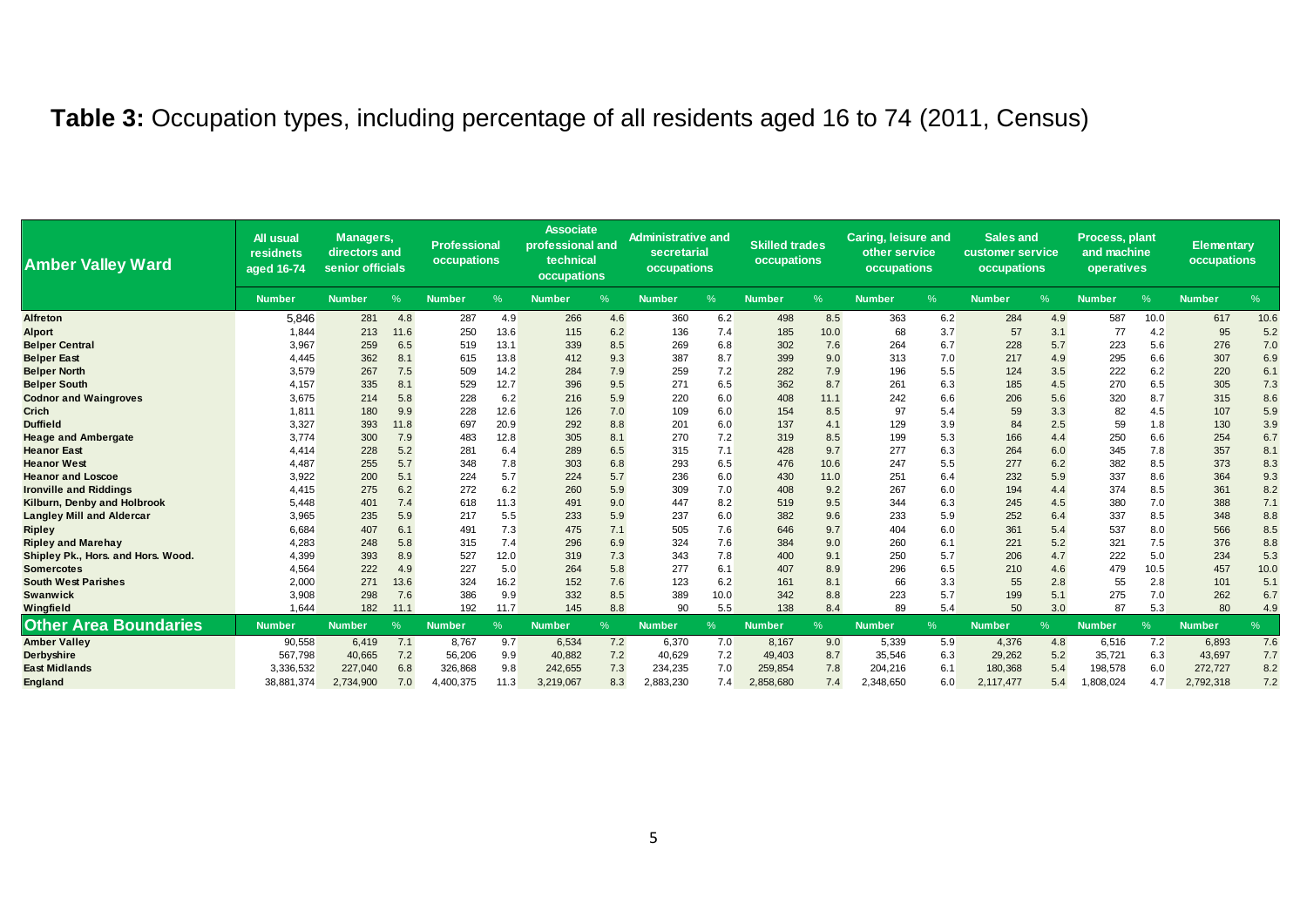#### **Table 4:** Household type, including percentage of all households (2011, Census)

| <b>Amber Valley Ward</b>           | <b>Households</b> | <b>One person</b><br>household |           | <b>Married couple</b><br>household: With<br>dependent<br>children |      | <b>Married couple</b><br>household: No<br>dependent<br>children |               | <b>Cohabiting couple</b><br>household: With<br>dependent<br>children | <b>Cohabiting couple</b><br>household: No<br>dependent children |               |      | Lone parent<br>household: With<br>dependent<br>children |      | Lone parent<br>household: No<br>dependent<br>children |     | <b>Multi-person</b><br>household: Other |     |
|------------------------------------|-------------------|--------------------------------|-----------|-------------------------------------------------------------------|------|-----------------------------------------------------------------|---------------|----------------------------------------------------------------------|-----------------------------------------------------------------|---------------|------|---------------------------------------------------------|------|-------------------------------------------------------|-----|-----------------------------------------|-----|
|                                    | <b>Number</b>     | <b>Number</b>                  | <b>Vo</b> | <b>Number</b>                                                     | $\%$ | <b>Number</b>                                                   | $\frac{9}{6}$ | <b>Number</b>                                                        | $\frac{1}{2}$                                                   | <b>Number</b> | %    | <b>Number</b>                                           | $\%$ | <b>Number</b>                                         | %   | <b>Number</b>                           | %   |
| <b>Alfreton</b>                    | 3,520             | 1,158                          | 32.9      | 420                                                               | 11.9 | 945                                                             | 26.8          | 203                                                                  | 5.8                                                             | 264           | 7.5  | 265                                                     | 7.5  | 174                                                   | 4.9 | 91                                      | 2.6 |
| <b>Alport</b>                      | 1,074             | 257                            | 23.9      | 161                                                               | 15.0 | 483                                                             | 45.0          | 25                                                                   | 2.3                                                             | 67            | 6.2  | 35                                                      | 3.3  | 25                                                    | 2.3 | 21                                      | 2.0 |
| <b>Belper Central</b>              | 2,403             | 744                            | 31.0      | 342                                                               | 14.2 | 732                                                             | 30.5          | 110                                                                  | 4.6                                                             | 212           | 8.8  | 142                                                     | 5.9  | 88                                                    | 3.7 | 33                                      | 1.4 |
| <b>Belper East</b>                 | 2,402             | 570                            | 23.7      | 600                                                               | 25.0 | 656                                                             | 27.3          | 134                                                                  | 5.6                                                             | 205           | 8.5  | 159                                                     | 6.6  | 54                                                    | 2.2 | 24                                      | 1.0 |
| <b>Belper North</b>                | 2,147             | 601                            | 28.0      | 322                                                               | 15.0 | 782                                                             | 36.4          | 86                                                                   | 4.0                                                             | 167           | 7.8  | 78                                                      | 3.6  | 75                                                    | 3.5 | 36                                      | 1.7 |
| <b>Belper South</b>                | 2,528             | 792                            | 31.3      | 373                                                               | 14.8 | 691                                                             | 27.3          | 119                                                                  | 4.7                                                             | 236           | 9.3  | 178                                                     | 7.0  | 89                                                    | 3.5 | 50                                      | 2.0 |
| <b>Codnor and Waingroves</b>       | 2,072             | 564                            | 27.2      | 283                                                               | 13.7 | 735                                                             | 35.5          | 95                                                                   | 4.6                                                             | 161           | 7.8  | 118                                                     | 5.7  | 86                                                    | 4.2 | 30                                      | 1.4 |
| <b>Crich</b>                       | 1,062             | 297                            | 28.0      | 169                                                               | 15.9 | 403                                                             | 37.9          | 33                                                                   | 3.1                                                             | 80            | 7.5  | 30                                                      | 2.8  | 30                                                    | 2.8 | 20                                      | 1.9 |
| <b>Duffield</b>                    | 2,028             | 555                            | 27.4      | 512                                                               | 25.2 | 654                                                             | 32.2          | 46                                                                   | 2.3                                                             | 80            | 3.9  | 116                                                     | 5.7  | 44                                                    | 2.2 | 21                                      | 1.0 |
| <b>Heage and Ambergate</b>         | 2,130             | 519                            | 24.4      | 341                                                               | 16.0 | 775                                                             | 36.4          | 96                                                                   | 4.5                                                             | 173           | 8.1  | 103                                                     | 4.8  | 80                                                    | 3.8 | 43                                      | 2.0 |
| <b>Heanor East</b>                 | 2,488             | 675                            | 27.1      | 400                                                               | 16.1 | 708                                                             | 28.5          | 146                                                                  | 5.9                                                             | 230           | 9.2  | 170                                                     | 6.8  | 115                                                   | 4.6 | 44                                      | 1.8 |
| <b>Heanor West</b>                 | 2,517             | 686                            | 27.3      | 393                                                               | 15.6 | 713                                                             | 28.3          | 173                                                                  | 6.9                                                             | 205           | 8.1  | 201                                                     | 8.0  | 98                                                    | 3.9 | 48                                      | 1.9 |
| <b>Heanor and Loscoe</b>           | 2,216             | 512                            | 23.1      | 335                                                               | 15.1 | 734                                                             | 33.1          | 138                                                                  | 6.2                                                             | 185           | 8.3  | 173                                                     | 7.8  | 103                                                   | 4.6 | 36                                      | 1.6 |
| <b>Ironville and Riddings</b>      | 2,596             | 784                            | 30.2      | 319                                                               | 12.3 | 790                                                             | 30.4          | 150                                                                  | 5.8                                                             | 225           | 8.7  | 193                                                     | 7.4  | 88                                                    | 3.4 | 47                                      | 1.8 |
| Kilburn, Denby and Holbrook        | 3,127             | 823                            | 26.3      | 517                                                               | 16.5 | 1,061                                                           | 33.9          | 134                                                                  | 4.3                                                             | 300           | 9.6  | 154                                                     | 4.9  | 100                                                   | 3.2 | 38                                      | 1.2 |
| <b>Langley Mill and Aldercar</b>   | 2,371             | 721                            | 30.4      | 306                                                               | 12.9 | 572                                                             | 24.1          | 154                                                                  | 6.5                                                             | 230           | 9.7  | 247                                                     | 10.4 | 89                                                    | 3.8 | 52                                      | 2.2 |
| <b>Ripley</b>                      | 3,880             | 1.146                          | 29.5      | 562                                                               | 14.5 | 1.141                                                           | 29.4          | 198                                                                  | 5.1                                                             | 331           | 8.5  | 273                                                     | 7.0  | 140                                                   | 3.6 | 89                                      | 2.3 |
| <b>Ripley and Marehay</b>          | 2,504             | 719                            | 28.7      | 375                                                               | 15.0 | 816                                                             | 32.6          | 133                                                                  | 5.3                                                             | 150           | 6.0  | 165                                                     | 6.6  | 110                                                   | 4.4 | 36                                      | 1.4 |
| Shipley Pk., Hors. and Hors. Wood. | 2,523             | 632                            | 25.0      | 453                                                               | 18.0 | 934                                                             | 37.0          | 98                                                                   | 3.9                                                             | 190           | 7.5  | 98                                                      | 3.9  | 93                                                    | 3.7 | 25                                      | 1.0 |
| <b>Somercotes</b>                  | 2,656             | 756                            | 28.5      | 349                                                               | 13.1 | 639                                                             | 24.1          | 205                                                                  | 7.7                                                             | 267           | 10.1 | 268                                                     | 10.1 | 113                                                   | 4.3 | 59                                      | 2.2 |
| <b>South West Parishes</b>         | 1,123             | 273                            | 24.3      | 224                                                               | 19.9 | 464                                                             | 41.3          | 18                                                                   | 1.6                                                             | 73            | 6.5  | 27                                                      | 2.4  | 30                                                    | 2.7 | 14                                      | 1.2 |
| <b>Swanwick</b>                    | 2,223             | 585                            | 26.3      | 404                                                               | 18.2 | 852                                                             | 38.3          | 77                                                                   | 3.5                                                             | 146           | 6.6  | 71                                                      | 3.2  | 60                                                    | 2.7 | 28                                      | 1.3 |
| Wingfield                          | 1,006             | 289                            | 28.7      | 143                                                               | 14.2 | 380                                                             | 37.8          | 27                                                                   | 2.7                                                             | 77            | 7.7  | 43                                                      | 4.3  | 36                                                    | 3.6 | 11                                      | 1.1 |
| <b>Other Area Boundaries</b>       | <b>Number</b>     | <b>Number</b>                  | <b>Vo</b> | <b>Number</b>                                                     | %    | <b>Number</b>                                                   | %             | <b>Number</b>                                                        | $\%$                                                            | <b>Number</b> | $\%$ | <b>Number</b>                                           | %    | <b>Number</b>                                         | %   | <b>Number</b>                           | %   |
| <b>Amber Valley</b>                | 52,596            | 14,658                         | 27.9      | 8,303                                                             | 15.8 | 16,660                                                          | 31.7          | 2598                                                                 | 4.9                                                             | 4254          | 8.1  | 3,307                                                   | 6.3  | 1,920                                                 | 3.7 | 896                                     | 1.7 |
| Derbyshire                         | 332,637           | 96,233                         | 28.9      | 51,819                                                            | 15.6 | 103,735                                                         | 31.2          | 16598                                                                | 5.0                                                             | 24833         | 7.5  | 22,006                                                  | 6.6  | 11,837                                                | 3.6 | 5,473                                   | 1.6 |
| <b>East Midlands</b>               | 1,895,604         | 548,989                        | 29.0      | 305,482                                                           | 16.1 | 554,739                                                         | 29.3          | 89323                                                                | 4.7                                                             | 137569        | 7.3  | 139,935                                                 | 7.4  | 65,854                                                | 3.5 | 41,890                                  | 2.2 |
| <b>England</b>                     | 22,063,368        | 6,666,493                      | 30.2      | 3,607,557                                                         | 16.4 | 5,919,659                                                       | 26.8          | 945735                                                               | 4.3                                                             | 1541842       | 7.0  | 1,747,646                                               | 7.9  | 846,752                                               | 3.8 | 666,810                                 | 3.0 |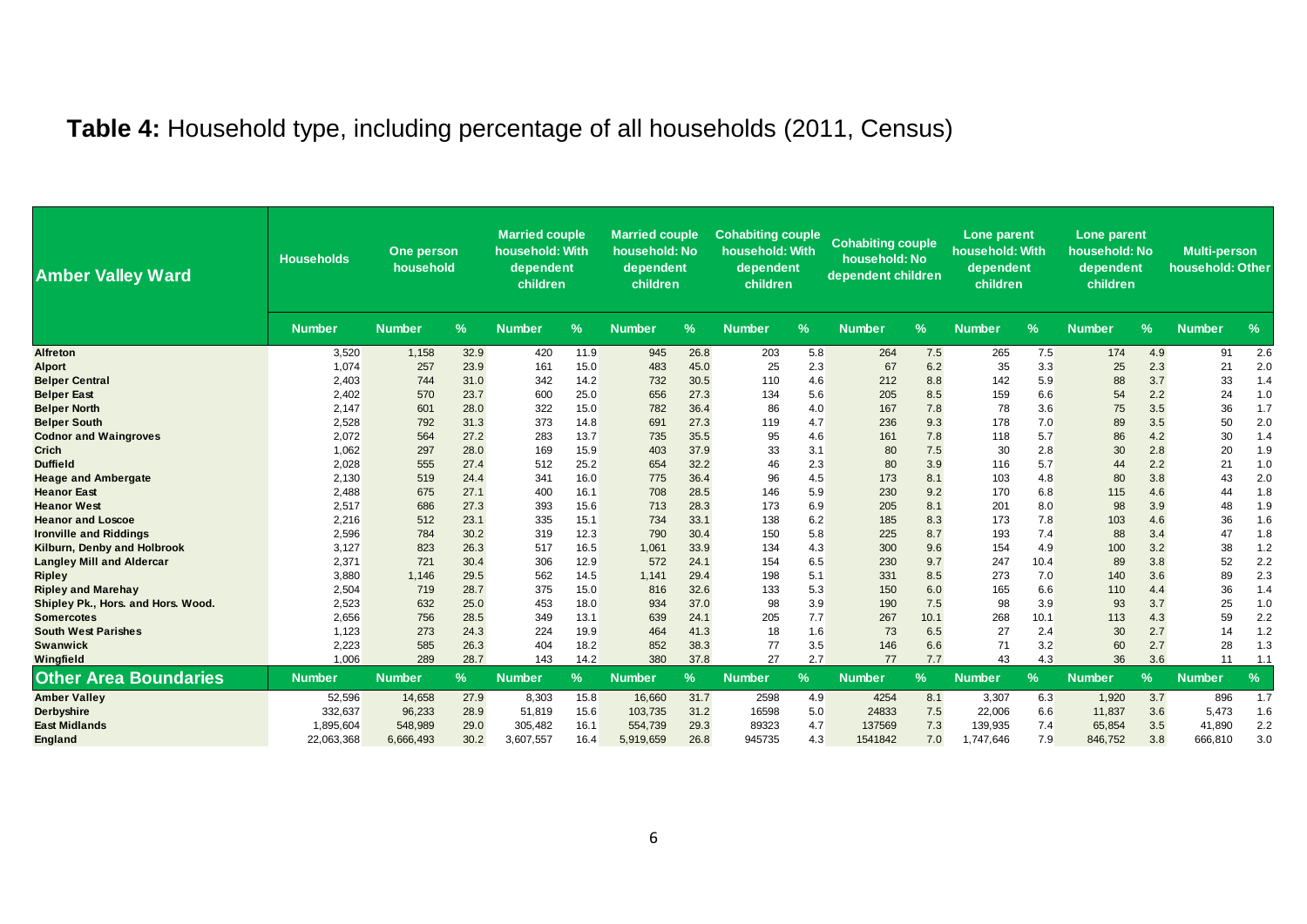#### **Table 5:** People per household, including percentage of all households (2011, Census)

| <b>Amber Valley Ward</b>           | <b>Households</b> |               |      |               |      |               |      |               |      | 1 person household 2 people household 3 people household 4 people household 5 people household 6 people household |               |               |               | 7 people<br>household |               | 8 + household  |               |
|------------------------------------|-------------------|---------------|------|---------------|------|---------------|------|---------------|------|-------------------------------------------------------------------------------------------------------------------|---------------|---------------|---------------|-----------------------|---------------|----------------|---------------|
|                                    | <b>Number</b>     | <b>Number</b> | %    | <b>Number</b> | %    | <b>Number</b> | %    | <b>Number</b> | $\%$ | <b>Number</b>                                                                                                     | $\frac{9}{6}$ | <b>Number</b> | $\frac{9}{6}$ | <b>Number</b>         | $\frac{9}{6}$ | <b>Number</b>  | $\frac{9}{6}$ |
| <b>Alfreton</b>                    | 3,520             | 1,158         | 32.9 | 1,252         | 35.6 | 552           | 15.7 | 379           | 10.8 | 115                                                                                                               | 3.3           | 45            | 1.3           | 15                    | 0.4           | 4              | 0.1           |
| <b>Alport</b>                      | 1,074             | 257           | 23.9 | 513           | 47.8 | 136           | 12.7 | 109           | 10.1 | 42                                                                                                                | 3.9           | 14            | 1.3           | $\overline{2}$        | 0.2           |                | 0.1           |
| <b>Belper Central</b>              | 2,403             | 744           | 31.0 | 933           | 38.8 | 375           | 15.6 | 255           | 10.6 | 71                                                                                                                | 3.0           | 22            | 0.9           | $\overline{2}$        | 0.1           |                | 0.0           |
| <b>Belper East</b>                 | 2,402             | 570           | 23.7 | 824           | 34.3 | 443           | 18.4 | 429           | 17.9 | 106                                                                                                               | 4.4           | 26            | 1.1           | 3                     | 0.1           |                | 0.0           |
| <b>Belper North</b>                | 2,147             | 601           | 28.0 | 904           | 42.1 | 300           | 14.0 | 268           | 12.5 | 61                                                                                                                | 2.8           | 9             | 0.4           | 3                     | 0.1           |                | 0.0           |
| <b>Belper South</b>                | 2,528             | 792           | 31.3 | 948           | 37.5 | 384           | 15.2 | 300           | 11.9 | 79                                                                                                                | 3.1           | 22            | 0.9           | 3                     | 0.1           | $\Omega$       | 0.0           |
| <b>Codnor and Waingroves</b>       | 2.072             | 564           | 27.2 | 797           | 38.5 | 352           | 17.0 | 267           | 12.9 | 66                                                                                                                | 3.2           | 22            | 1.1           | 3                     | 0.1           |                | 0.0           |
| <b>Crich</b>                       | 1,062             | 297           | 28.0 | 446           | 42.0 | 134           | 12.6 | 141           | 13.3 | 34                                                                                                                | 3.2           | 5             | 0.5           | 5                     | 0.5           | $\Omega$       | 0.0           |
| <b>Duffield</b>                    | 2,028             | 555           | 27.4 | 707           | 34.9 | 252           | 12.4 | 353           | 17.4 | 123                                                                                                               | 6.1           | 34            | 1.7           | $\overline{2}$        | 0.1           | $\overline{2}$ | 0.1           |
| <b>Heage and Ambergate</b>         | 2,130             | 519           | 24.4 | 899           | 42.2 | 326           | 15.3 | 281           | 13.2 | 77                                                                                                                | 3.6           | 22            | 1.0           | $\overline{4}$        | 0.2           | $\overline{2}$ | 0.1           |
| <b>Heanor East</b>                 | 2,488             | 675           | 27.1 | 944           | 37.9 | 396           | 15.9 | 332           | 13.3 | 92                                                                                                                | 3.7           | 37            | 1.5           | 11                    | 0.4           |                | 0.0           |
| <b>Heanor West</b>                 | 2,517             | 686           | 27.3 | 877           | 34.8 | 463           | 18.4 | 351           | 13.9 | 102                                                                                                               | 4.1           | 32            | 1.3           | $\overline{4}$        | 0.2           | $\overline{2}$ | 0.1           |
| <b>Heanor and Loscoe</b>           | 2,216             | 512           | 23.1 | 909           | 41.0 | 371           | 16.7 | 291           | 13.1 | 96                                                                                                                | 4.3           | 24            | 1.1           |                       | 0.3           | 6              | 0.3           |
| <b>Ironville and Riddings</b>      | 2,596             | 784           | 30.2 | 1,012         | 39.0 | 390           | 15.0 | 285           | 11.0 | 91                                                                                                                | 3.5           | 26            | 1.0           | 6                     | 0.2           | $\overline{2}$ | 0.1           |
| Kilburn, Denby and Holbrook        | 3,127             | 823           | 26.3 | 1,268         | 40.6 | 459           | 14.7 | 421           | 13.5 | 126                                                                                                               | 4.0           | 23            | 0.7           | 5                     | 0.2           | $\overline{2}$ | 0.1           |
| <b>Langley Mill and Aldercar</b>   | 2,371             | 721           | 30.4 | 844           | 35.6 | 406           | 17.1 | 273           | 11.5 | 91                                                                                                                | 3.8           | 25            | 1.1           |                       | 0.3           |                | 0.2           |
| <b>Ripley</b>                      | 3.880             | 1,146         | 29.5 | 1,466         | 37.8 | 626           | 16.1 | 461           | 11.9 | 136                                                                                                               | 3.5           | 38            | 1.0           | 6                     | 0.2           |                | 0.0           |
| <b>Ripley and Marehay</b>          | 2,504             | 719           | 28.7 | 920           | 36.7 | 399           | 15.9 | 339           | 13.5 | 93                                                                                                                | 3.7           | 24            | 1.0           | 9                     | 0.4           |                | 0.0           |
| Shipley Pk., Hors. and Hors. Wood. | 2,523             | 632           | 25.0 | 1,048         | 41.5 | 367           | 14.5 | 358           | 14.2 | 88                                                                                                                | 3.5           | 22            | 0.9           | 5                     | 0.2           | 3              | 0.1           |
| <b>Somercotes</b>                  | 2.656             | 756           | 28.5 | 954           | 35.9 | 425           | 16.0 | 357           | 13.4 | 112                                                                                                               | 4.2           | 42            | 1.6           | 5                     | 0.2           | 5              | 0.2           |
| <b>South West Parishes</b>         | 1.123             | 273           | 24.3 | 478           | 42.6 | 159           | 14.2 | 153           | 13.6 | 43                                                                                                                | 3.8           | 14            | 1.2           | $\overline{2}$        | 0.2           |                | 0.1           |
| <b>Swanwick</b>                    | 2,223             | 585           | 26.3 | 894           | 40.2 | 378           | 17.0 | 303           | 13.6 | 47                                                                                                                | 2.1           | 14            | 0.6           | $\overline{2}$        | 0.1           | $\Omega$       | 0.0           |
| Wingfield                          | 1,006             | 289           | 28.7 | 443           | 44.0 | 140           | 13.9 | 96            | 9.5  | 32                                                                                                                | 3.2           | 4             | 0.4           | $\mathcal{P}$         | 0.2           | $\Omega$       | 0.0           |
| <b>Other Area Boundaries</b>       | <b>Number</b>     | <b>Number</b> | %    | <b>Number</b> | %    | <b>Number</b> | %    | <b>Number</b> | %    | <b>Number</b>                                                                                                     | $\%$          | <b>Number</b> | $\%$          | <b>Number</b>         | $\frac{1}{2}$ | <b>Number</b>  | %             |
| <b>Amber Valley</b>                | 52,596            | 14,658        | 27.9 | 20,280        | 38.6 | 8,233         | 15.7 | 6,802         | 12.9 | 1,923                                                                                                             | 3.7           | 546           | 1.0           | 113                   | 0.2           | 41             | 0.1           |
| <b>Derbyshire</b>                  | 332,637           | 96,233        | 28.9 | 125,403       | 37.7 | 52,206        | 15.7 | 42,347        | 12.7 | 12,330                                                                                                            | 3.7           | 3,200         | 1.0           | 617                   | 0.2           | 301            | 0.1           |
| <b>East Midlands</b>               | 1,895,604         | 548,989       | 29.0 | 685,772       | 36.2 | 296,530       | 15.6 | 244,736       | 12.9 | 81,798                                                                                                            | 4.3           | 27,266        | 1.4           | 6,584                 | 0.3           | 3,929          | 0.2           |
| <b>England</b>                     | 22,063,368        | 6,666,493     | 30.2 | 7,544,404     | 34.2 | 3,437,917     | 15.6 | 2,866,800     | 13.0 | 1,028,477                                                                                                         | 4.7           | 369,186       | 1.7           | 88,823                | 0.4           | 61,268         | 0.3           |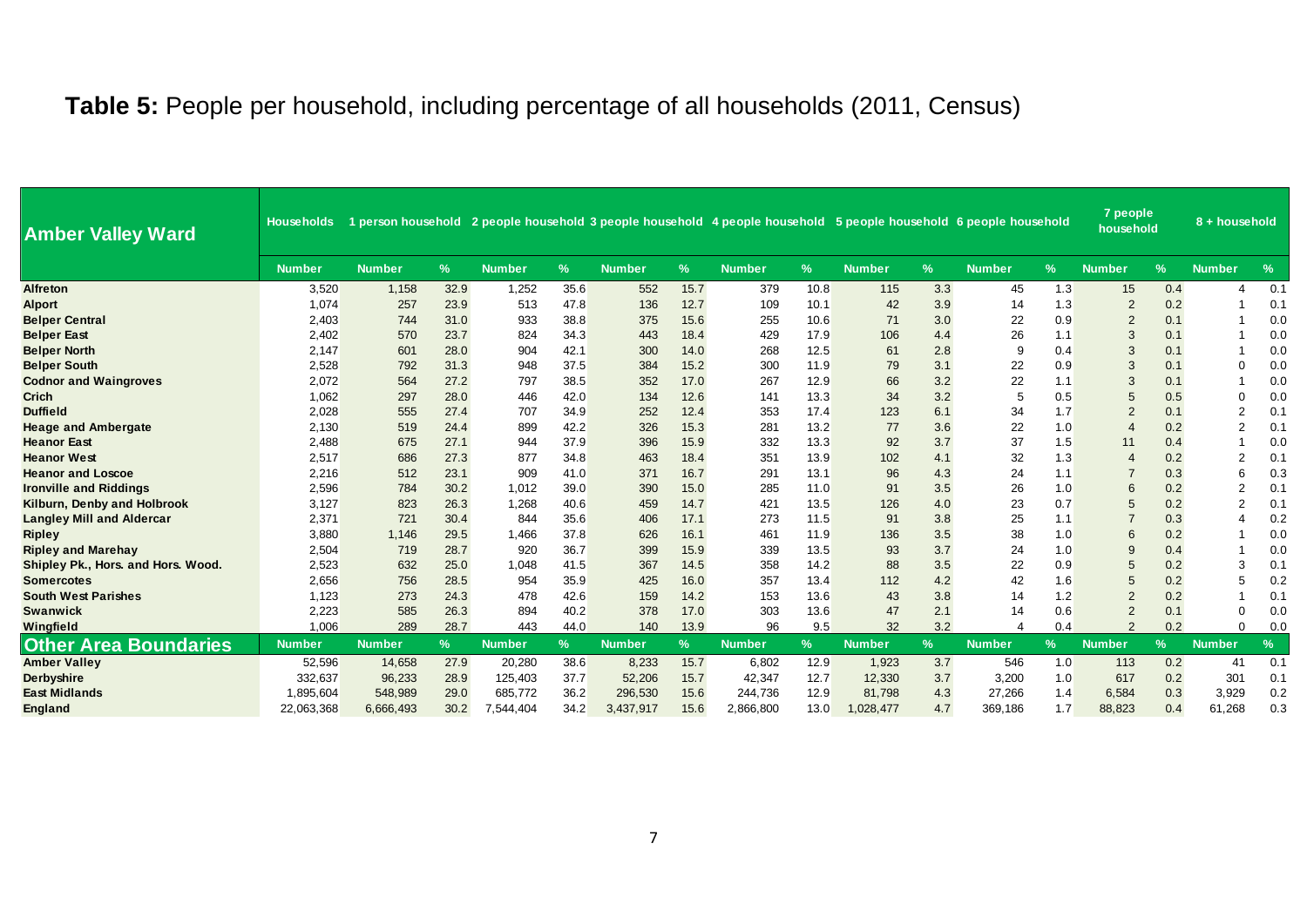#### **Table 6:** Number of bedrooms, including percentage of all households (2011, Census)

| <b>Amber Valley Ward</b>           | <b>Households</b> | 1 bedroom     |      | 2 bedrooms    |               | 3 bedrooms    |      | 4 bedrooms    |      | 5 or more<br>bedrooms |      |  |
|------------------------------------|-------------------|---------------|------|---------------|---------------|---------------|------|---------------|------|-----------------------|------|--|
|                                    | <b>Number</b>     | <b>Number</b> | $\%$ | <b>Number</b> | $\frac{0}{6}$ | <b>Number</b> | $\%$ | <b>Number</b> | $\%$ | <b>Number</b>         | $\%$ |  |
| <b>Alfreton</b>                    | 3,520             | 319           | 9.1  | 1,349         | 38.3          | 1,589         | 45.1 | 204           | 5.8  | 54                    | 1.5  |  |
| <b>Alport</b>                      | 1,074             | 48            | 4.5  | 255           | 23.7          | 414           | 38.5 | 249           | 23.2 | 107                   | 10.0 |  |
| <b>Belper Central</b>              | 2,403             | 224           | 9.3  | 784           | 32.6          | 1,021         | 42.5 | 313           | 13.0 | 59                    | 2.5  |  |
| <b>Belper East</b>                 | 2,402             | 143           | 6.0  | 663           | 27.6          | 852           | 35.5 | 689           | 28.7 | 52                    | 2.2  |  |
| <b>Belper North</b>                | 2,147             | 141           | 6.6  | 588           | 27.4          | 1,037         | 48.3 | 316           | 14.7 | 60                    | 2.8  |  |
| <b>Belper South</b>                | 2,528             | 163           | 6.4  | 876           | 34.7          | 1,145         | 45.3 | 267           | 10.6 | 75                    | 3.0  |  |
| <b>Codnor and Waingroves</b>       | 2,072             | 102           | 4.9  | 649           | 31.3          | 1,087         | 52.5 | 181           | 8.7  | 51                    | 2.5  |  |
| <b>Crich</b>                       | 1,062             | 74            | 7.0  | 309           | 29.1          | 435           | 41.0 | 195           | 18.4 | 49                    | 4.6  |  |
| <b>Duffield</b>                    | 2,028             | 135           | 6.7  | 408           | 20.1          | 590           | 29.1 | 582           | 28.7 | 311                   | 15.3 |  |
| <b>Heage and Ambergate</b>         | 2,130             | 72            | 3.4  | 581           | 27.3          | 1,053         | 49.4 | 329           | 15.4 | 94                    | 4.4  |  |
| <b>Heanor East</b>                 | 2,488             | 160           | 6.4  | 684           | 27.5          | 1,423         | 57.2 | 192           | 7.7  | 28                    | 1.1  |  |
| <b>Heanor West</b>                 | 2,517             | 190           | 7.5  | 689           | 27.4          | 1,229         | 48.8 | 367           | 14.6 | 40                    | 1.6  |  |
| <b>Heanor and Loscoe</b>           | 2,216             | 108           | 4.9  | 646           | 29.2          | 1,247         | 56.3 | 187           | 8.4  | 25                    | 1.1  |  |
| <b>Ironville and Riddings</b>      | 2,596             | 144           | 5.5  | 988           | 38.1          | 1,166         | 44.9 | 236           | 9.1  | 58                    | 2.2  |  |
| Kilburn, Denby and Holbrook        | 3,127             | 159           | 5.1  | 912           | 29.2          | 1,541         | 49.3 | 399           | 12.8 | 115                   | 3.7  |  |
| <b>Langley Mill and Aldercar</b>   | 2,371             | 105           | 4.4  | 865           | 36.5          | 1,225         | 51.7 | 130           | 5.5  | 42                    | 1.8  |  |
| <b>Ripley</b>                      | 3,880             | 304           | 7.8  | 1,304         | 33.6          | 1,668         | 43.0 | 496           | 12.8 | 101                   | 2.6  |  |
| <b>Ripley and Marehay</b>          | 2,504             | 195           | 7.8  | 773           | 30.9          | 1.174         | 46.9 | 305           | 12.2 | 54                    | 2.2  |  |
| Shipley Pk., Hors. and Hors. Wood. | 2,523             | 113           | 4.5  | 589           | 23.3          | 1,177         | 46.7 | 539           | 21.4 | 104                   | 4.1  |  |
| <b>Somercotes</b>                  | 2,656             | 179           | 6.7  | 1,140         | 42.9          | 1,087         | 40.9 | 189           | 7.1  | 50                    | 1.9  |  |
| <b>South West Parishes</b>         | 1,123             | 51            | 4.5  | 172           | 15.3          | 370           | 32.9 | 336           | 29.9 | 190                   | 16.9 |  |
| <b>Swanwick</b>                    | 2,223             | 83            | 3.7  | 676           | 30.4          | 977           | 43.9 | 422           | 19.0 | 64                    | 2.9  |  |
| Wingfield                          | 1,006             | 49            | 4.9  | 282           | 28.0          | 443           | 44.0 | 170           | 16.9 | 60                    | 6.0  |  |
| <b>Other Area Boundaries</b>       | <b>Number</b>     | <b>Number</b> | $\%$ | <b>Number</b> | $\frac{9}{6}$ | <b>Number</b> | $\%$ | <b>Number</b> | %    | <b>Number</b>         | $\%$ |  |
| <b>Amber Valley</b>                | 52,596            | 3,261         | 6.2  | 16,182        | 30.8          | 23,950        | 45.5 | 7,293         | 13.9 | 1.843                 | 3.5  |  |
| Derbyshire                         | 332,637           | 23,218        | 7.0  | 97,247        | 29.2          | 151,970       | 45.7 | 47,987        | 14.4 | 11,719                | 3.5  |  |
| <b>East Midlands</b>               | 1,895,604         | 153,288       | 8.1  | 502,502       | 26.5          | 860,782       | 45.4 | 291,736       | 15.4 | 83,599                | 4.4  |  |
| <b>England</b>                     | 22,063,368        | 2,593,893     | 11.8 | 6,145,083     | 27.9          | 9,088,213     | 41.2 | 3,166,531     | 14.4 | 1,014,710             | 4.6  |  |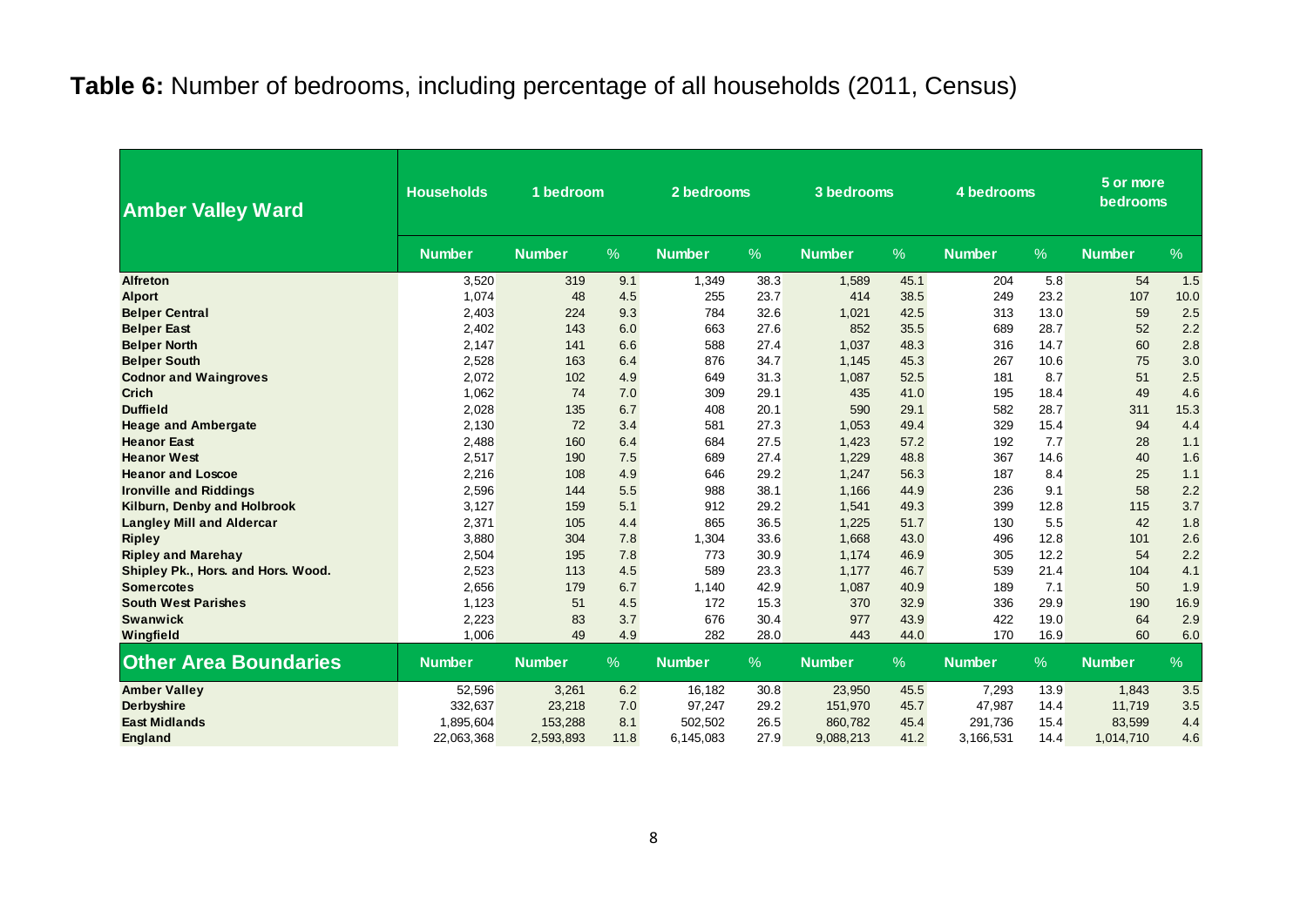#### **Table 7:** Tenure, including percentage of all households (2011, Census)

| <b>Amber Valley Ward</b>           | <b>Households</b> |               | <b>Owned outright</b> |               | <b>Owned with a</b><br>mortgage or loan | <b>Social rented</b> |               | <b>Private rented</b> |      |  |
|------------------------------------|-------------------|---------------|-----------------------|---------------|-----------------------------------------|----------------------|---------------|-----------------------|------|--|
|                                    | <b>Number</b>     | <b>Number</b> | $\frac{9}{6}$         | <b>Number</b> | $\frac{9}{6}$                           | <b>Number</b>        | $\frac{9}{6}$ | <b>Number</b>         | %    |  |
| <b>Alfreton</b>                    | 3,520             | 1,088         | 30.9                  | 1,025         | 29.1                                    | 866                  | 24.6          | 465                   | 13.2 |  |
| <b>Alport</b>                      | 1,074             | 597           | 55.6                  | 278           | 25.9                                    | 54                   | 5.0           | 116                   | 10.8 |  |
| <b>Belper Central</b>              | 2,403             | 959           | 39.9                  | 843           | 35.1                                    | 162                  | 6.7           | 383                   | 15.9 |  |
| <b>Belper East</b>                 | 2,402             | 765           | 31.8                  | 1,228         | 51.1                                    | 114                  | 4.7           | 261                   | 10.9 |  |
| <b>Belper North</b>                | 2,147             | 1,031         | 48.0                  | 736           | 34.3                                    | 114                  | 5.3           | 235                   | 10.9 |  |
| <b>Belper South</b>                | 2,528             | 865           | 34.2                  | 962           | 38.1                                    | 299                  | 11.8          | 353                   | 14.0 |  |
| <b>Codnor and Waingroves</b>       | 2,072             | 892           | 43.1                  | 731           | 35.3                                    | 202                  | 9.7           | 222                   | 10.7 |  |
| <b>Crich</b>                       | 1,062             | 478           | 45.0                  | 317           | 29.8                                    | 122                  | 11.5          | 128                   | 12.1 |  |
| <b>Duffield</b>                    | 2,028             | 969           | 47.8                  | 681           | 33.6                                    | 133                  | 6.6           | 200                   | 9.9  |  |
| <b>Heage and Ambergate</b>         | 2,130             | 983           | 46.2                  | 804           | 37.7                                    | 125                  | 5.9           | 191                   | 9.0  |  |
| <b>Heanor East</b>                 | 2,488             | 804           | 32.3                  | 950           | 38.2                                    | 403                  | 16.2          | 281                   | 11.3 |  |
| <b>Heanor West</b>                 | 2,517             | 815           | 32.4                  | 955           | 37.9                                    | 304                  | 12.1          | 400                   | 15.9 |  |
| <b>Heanor and Loscoe</b>           | 2,216             | 858           | 38.7                  | 834           | 37.6                                    | 252                  | 11.4          | 226                   | 10.2 |  |
| <b>Ironville and Riddings</b>      | 2,596             | 893           | 34.4                  | 832           | 32.0                                    | 506                  | 19.5          | 333                   | 12.8 |  |
| Kilburn, Denby and Holbrook        | 3,127             | 1,236         | 39.5                  | 1,248         | 39.9                                    | 338                  | 10.8          | 266                   | 8.5  |  |
| <b>Langley Mill and Aldercar</b>   | 2,371             | 602           | 25.4                  | 824           | 34.8                                    | 519                  | 21.9          | 386                   | 16.3 |  |
| <b>Ripley</b>                      | 3,880             | 1,397         | 36.0                  | 1,403         | 36.2                                    | 440                  | 11.3          | 543                   | 14.0 |  |
| <b>Ripley and Marehay</b>          | 2,504             | 989           | 39.5                  | 846           | 33.8                                    | 434                  | 17.3          | 202                   | 8.1  |  |
| Shipley Pk., Hors. and Hors. Wood. | 2,523             | 1,138         | 45.1                  | 958           | 38.0                                    | 205                  | 8.1           | 181                   | 7.2  |  |
| <b>Somercotes</b>                  | 2,656             | 709           | 26.7                  | 872           | 32.8                                    | 643                  | 24.2          | 384                   | 14.5 |  |
| <b>South West Parishes</b>         | 1,123             | 537           | 47.8                  | 314           | 28.0                                    | 56                   | 5.0           | 186                   | 16.6 |  |
| <b>Swanwick</b>                    | 2,223             | 1,021         | 45.9                  | 904           | 40.7                                    | 85                   | 3.8           | 179                   | 8.1  |  |
| Wingfield                          | 1,006             | 480           | 47.7                  | 323           | 32.1                                    | 108                  | 10.7          | 79                    | 7.9  |  |
| <b>Other Area Boundaries</b>       | <b>Number</b>     | <b>Number</b> | %                     | <b>Number</b> | %                                       | <b>Number</b>        | %             | <b>Number</b>         | %    |  |
| <b>Amber Valley</b>                | 52,596            | 20,106        | 38.2                  | 18,868        | 35.9                                    | 6,484                | 12.3          | 6,200                 | 11.8 |  |
| <b>Derbyshire</b>                  | 332,637           | 119,282       | 35.9                  | 116,767       | 35.1                                    | 50,955               | 15.3          | 39,915                | 12.0 |  |
| <b>East Midlands</b>               | 1,895,604         | 621,224       | 32.8                  | 653,441       | 34.5                                    | 300,423              | 15.8          | 282,443               | 14.9 |  |
| <b>England</b>                     | 22,063,368        | 6,745,584     | 30.6                  | 7,229,440     | 32.8                                    | 3,903,550            | 17.7          | 3,715,924             | 16.8 |  |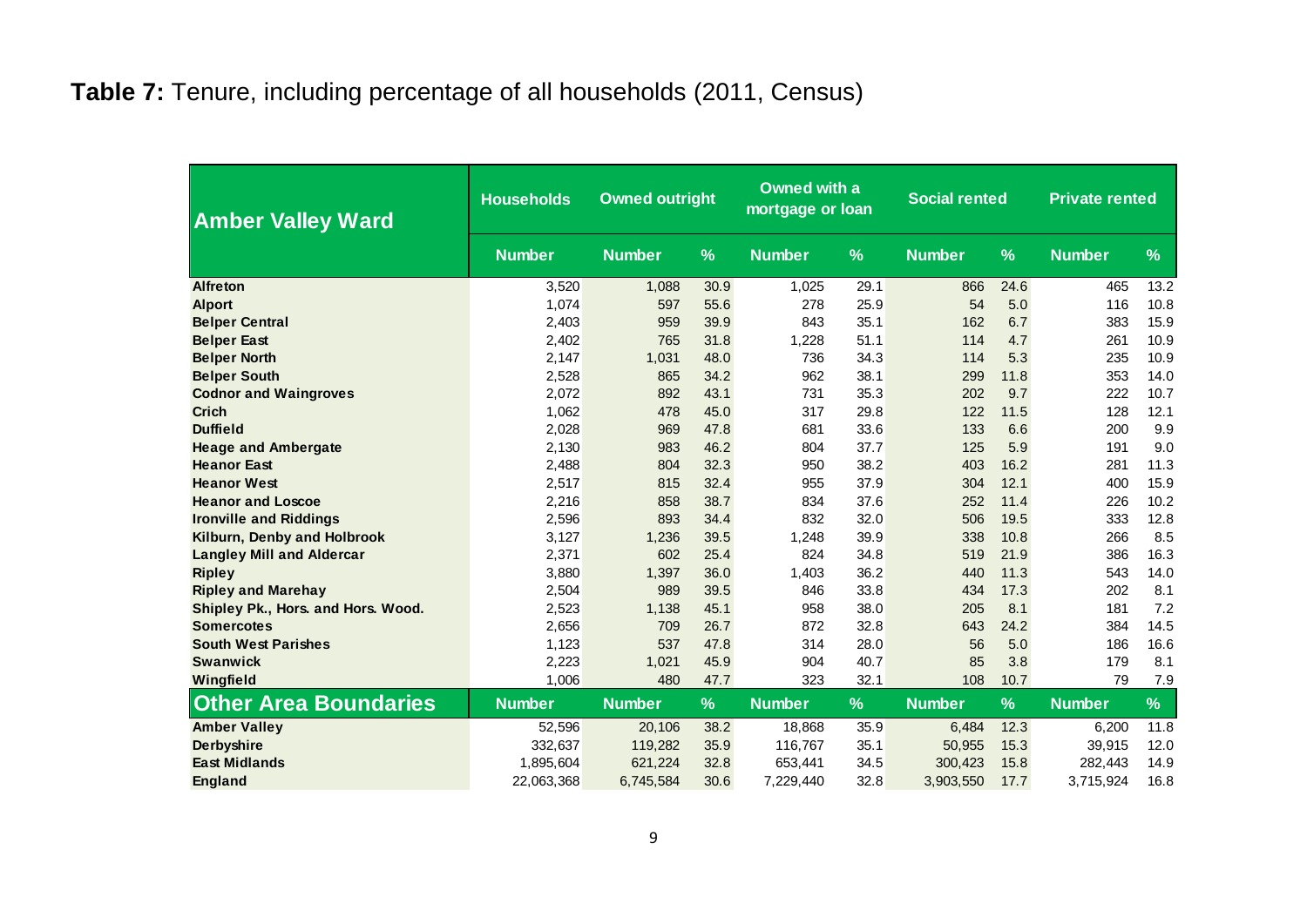#### **Table 8:** Housing type, including percentage of all households (2011, Census)

| <b>Amber Valley Ward</b>           | <b>Households</b> | <b>Detached house or</b><br>bungalow |      | Semi-detached<br>house or<br>bungalow |      | <b>Terraced house</b><br>or bungalow |      | <b>Purpose-built flats</b> |               | Flat in a<br>converted or<br>shared house |               | <b>Flat in</b><br>commercial<br>building |      |
|------------------------------------|-------------------|--------------------------------------|------|---------------------------------------|------|--------------------------------------|------|----------------------------|---------------|-------------------------------------------|---------------|------------------------------------------|------|
|                                    | <b>Number</b>     | <b>Number</b>                        | $\%$ | <b>Number</b>                         | $\%$ | <b>Number</b>                        | $\%$ | <b>Number</b>              | $\frac{9}{6}$ | <b>Number</b>                             | $\frac{9}{6}$ | <b>Number</b>                            | $\%$ |
| <b>Alfreton</b>                    | 3,520             | 601                                  | 17.1 | 1,834                                 | 52.1 | 669                                  | 19.0 | 339                        | 9.6           | 31                                        | 0.9           | 40                                       | 1.1  |
| <b>Alport</b>                      | 1,074             | 656                                  | 61.1 | 274                                   | 25.5 | 55                                   | 5.1  | 21                         | 2.0           |                                           | 0.7           | 10                                       | 0.9  |
| <b>Belper Central</b>              | 2,403             | 961                                  | 40.0 | 590                                   | 24.6 | 556                                  | 23.1 | 166                        | 6.9           | 66                                        | 2.7           | 64                                       | 2.7  |
| <b>Belper East</b>                 | 2,402             | 1,240                                | 51.6 | 649                                   | 27.0 | 450                                  | 18.7 | 55                         | 2.3           | 3                                         | 0.1           | 5                                        | 0.2  |
| <b>Belper North</b>                | 2,147             | 999                                  | 46.5 | 686                                   | 32.0 | 359                                  | 16.7 | 83                         | 3.9           | 15                                        | 0.7           | 5                                        | 0.2  |
| <b>Belper South</b>                | 2,528             | 563                                  | 22.3 | 1,006                                 | 39.8 | 734                                  | 29.0 | 193                        | 7.6           | 20                                        | 0.8           | 12                                       | 0.5  |
| <b>Codnor and Waingroves</b>       | 2,072             | 712                                  | 34.4 | 883                                   | 42.6 | 382                                  | 18.4 | 53                         | 2.6           | 19                                        | 0.9           | 22                                       | 1.1  |
| <b>Crich</b>                       | 1,062             | 515                                  | 48.5 | 366                                   | 34.5 | 164                                  | 15.4 | 3                          | 0.3           | 9                                         | 0.8           | 5                                        | 0.5  |
| <b>Duffield</b>                    | 2,028             | 1,075                                | 53.0 | 513                                   | 25.3 | 212                                  | 10.5 | 183                        | 9.0           | 27                                        | 1.3           | 18                                       | 0.9  |
| <b>Heage and Ambergate</b>         | 2,130             | 969                                  | 45.5 | 799                                   | 37.5 | 311                                  | 14.6 | 35                         | 1.6           |                                           | 0.3           | 8                                        | 0.4  |
| <b>Heanor East</b>                 | 2,488             | 668                                  | 26.8 | 1,136                                 | 45.7 | 552                                  | 22.2 | 112                        | 4.5           | 8                                         | 0.3           | 11                                       | 0.4  |
| <b>Heanor West</b>                 | 2,517             | 780                                  | 31.0 | 692                                   | 27.5 | 799                                  | 31.7 | 178                        | 7.1           | 31                                        | 1.2           | 37                                       | 1.5  |
| <b>Heanor and Loscoe</b>           | 2,216             | 624                                  | 28.2 | 941                                   | 42.5 | 606                                  | 27.3 | 31                         | 1.4           | 6                                         | 0.3           | 8                                        | 0.4  |
| <b>Ironville and Riddings</b>      | 2,596             | 809                                  | 31.2 | 774                                   | 29.8 | 848                                  | 32.7 | 131                        | 5.0           | 16                                        | 0.6           | 16                                       | 0.6  |
| Kilburn, Denby and Holbrook        | 3,127             | 1,103                                | 35.3 | 1,406                                 | 45.0 | 489                                  | 15.6 | 111                        | 3.5           | 8                                         | 0.3           | 8                                        | 0.3  |
| <b>Langley Mill and Aldercar</b>   | 2,371             | 417                                  | 17.6 | 1,083                                 | 45.7 | 680                                  | 28.7 | 151                        | 6.4           | 23                                        | 1.0           | 16                                       | 0.7  |
| <b>Ripley</b>                      | 3,880             | 1,392                                | 35.9 | 1,227                                 | 31.6 | 956                                  | 24.6 | 220                        | 5.7           | 37                                        | 1.0           | 47                                       | 1.2  |
| <b>Ripley and Marehay</b>          | 2,504             | 829                                  | 33.1 | 1,128                                 | 45.0 | 414                                  | 16.5 | 115                        | 4.6           | 9                                         | 0.4           | 8                                        | 0.3  |
| Shipley Pk., Hors. and Hors. Wood. | 2,523             | 1,302                                | 51.6 | 830                                   | 32.9 | 304                                  | 12.0 | 65                         | 2.6           | 4                                         | 0.2           | 15                                       | 0.6  |
| <b>Somercotes</b>                  | 2,656             | 408                                  | 15.4 | 1,229                                 | 46.3 | 809                                  | 30.5 | 161                        | 6.1           | 24                                        | 0.9           | 18                                       | 0.7  |
| <b>South West Parishes</b>         | 1,123             | 710                                  | 63.2 | 285                                   | 25.4 | 87                                   | 7.7  | 6                          | 0.5           | 26                                        | 2.3           | 9                                        | 0.8  |
| <b>Swanwick</b>                    | 2,223             | 1,191                                | 53.6 | 732                                   | 32.9 | 268                                  | 12.1 | 23                         | 1.0           | 4                                         | 0.2           | 5                                        | 0.2  |
| Wingfield                          | 1,006             | 499                                  | 49.6 | 361                                   | 35.9 | 119                                  | 11.8 | 17                         | 1.7           | 3                                         | 0.3           | 5                                        | 0.5  |
| <b>Other Area Boundaries</b>       | <b>Number</b>     | <b>Number</b>                        | $\%$ | <b>Number</b>                         | %    | <b>Number</b>                        | %    | <b>Number</b>              | %             | <b>Number</b>                             | %             | <b>Number</b>                            | $\%$ |
| <b>Amber Valley</b>                | 52,596            | 19,023                               | 36.2 | 19,424                                | 36.9 | 10,823                               | 20.6 | 2,452                      | 4.7           | 403                                       | 0.8           | 392                                      | 0.7  |
| <b>Derbyshire</b>                  | 332,637           | 106.994                              | 32.2 | 130,455                               | 39.2 | 67,298                               | 20.2 | 21.090                     | 6.3           | 3,341                                     | 1.0           | 2,486                                    | 0.7  |
| <b>East Midlands</b>               | 1,895,604         | 615,938                              | 32.5 | 673,713                               | 35.5 | 386,411                              | 20.4 | 171,591                    | 9.1           | 25,322                                    | 1.3           | 13,267                                   | 0.7  |
| <b>England</b>                     | 22,063,368        | 4,949,216                            | 22.4 | 6,889,935                             | 31.2 | 5,396,459                            | 24.5 | 3,624,359                  | 16.4          | 834,083                                   | 3.8           | 210,397                                  | 1.0  |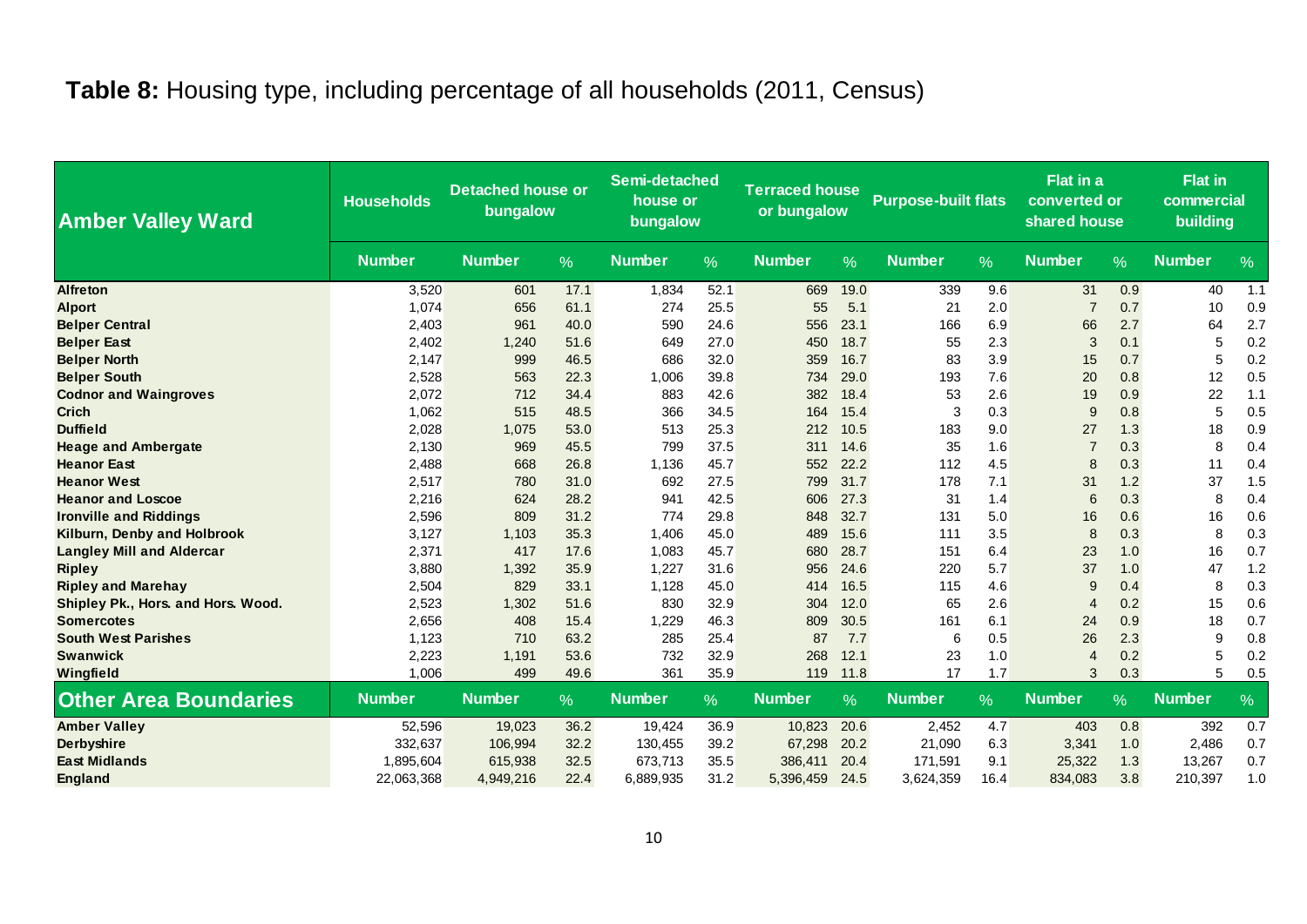**Table 9:** Household income, including ward level aggregate and household average (2012, CACI PayCheck, [www.caci.co.uk/integrated-marketing/data-products/paycheck\)](http://www.caci.co.uk/integrated-marketing/data-products/paycheck)

| <b>Amber Valley Ward</b>           | <b>Households</b> | <b>Total Ward</b><br><b>Income</b> | <b>Mean</b><br><b>Household</b><br><b>Income</b> |
|------------------------------------|-------------------|------------------------------------|--------------------------------------------------|
|                                    | <b>Number</b>     | £                                  | £                                                |
| <b>Alfreton</b>                    | 3,520             | 98,991,303                         | 27,590                                           |
| <b>Alport</b>                      | 1,074             | 47,362,701                         | 39,370                                           |
| <b>Belper Central</b>              | 2,403             | 82,037,804                         | 34,211                                           |
| <b>Belper East</b>                 | 2,402             | 102,216,298                        | 42,750                                           |
| <b>Belper North</b>                | 2,147             | 83,651,498                         | 35,733                                           |
| <b>Belper South</b>                | 2,528             | 86,732,402                         | 33,604                                           |
| <b>Codnor and Waingroves</b>       | 2,072             | 66,566,201                         | 31,062                                           |
| <b>Crich</b>                       | 1,062             | 39,243,601                         | 36,506                                           |
| <b>Duffield</b>                    | 2,028             | 95,112,897                         | 45,661                                           |
| <b>Heage and Ambergate</b>         | 2,130             | 77,355,501                         | 36,959                                           |
| <b>Heanor East</b>                 | 2,488             | 79,289,401                         | 31,452                                           |
| <b>Heanor West</b>                 | 2,517             | 84,545,600                         | 32,013                                           |
| <b>Heanor and Loscoe</b>           | 2,216             | 66,756,901                         | 29,382                                           |
| <b>Ironville and Riddings</b>      | 2,596             | 83,705,401                         | 31,492                                           |
| Kilburn, Denby and Holbrook        | 3,127             | 118,745,399                        | 35,521                                           |
| <b>Langley Mill and Aldercar</b>   | 2,371             | 71,354,699                         | 29,124                                           |
| <b>Ripley</b>                      | 3,880             | 127,116,503                        | 31,963                                           |
| <b>Ripley and Marehay</b>          | 2,504             | 78,653,998                         | 30,833                                           |
| Shipley Pk., Hors. and Hors. Wood. | 2,523             | 88,852,399                         | 36,580                                           |
| <b>Somercotes</b>                  | 2,656             | 77,271,101                         | 28,513                                           |
| <b>South West Parishes</b>         | 1,123             | 50,786,199                         | 44,200                                           |
| <b>Swanwick</b>                    | 2,223             | 84,198,203                         | 37,092                                           |
| Wingfield                          | 1,006             | 40,866,501                         | 36,717                                           |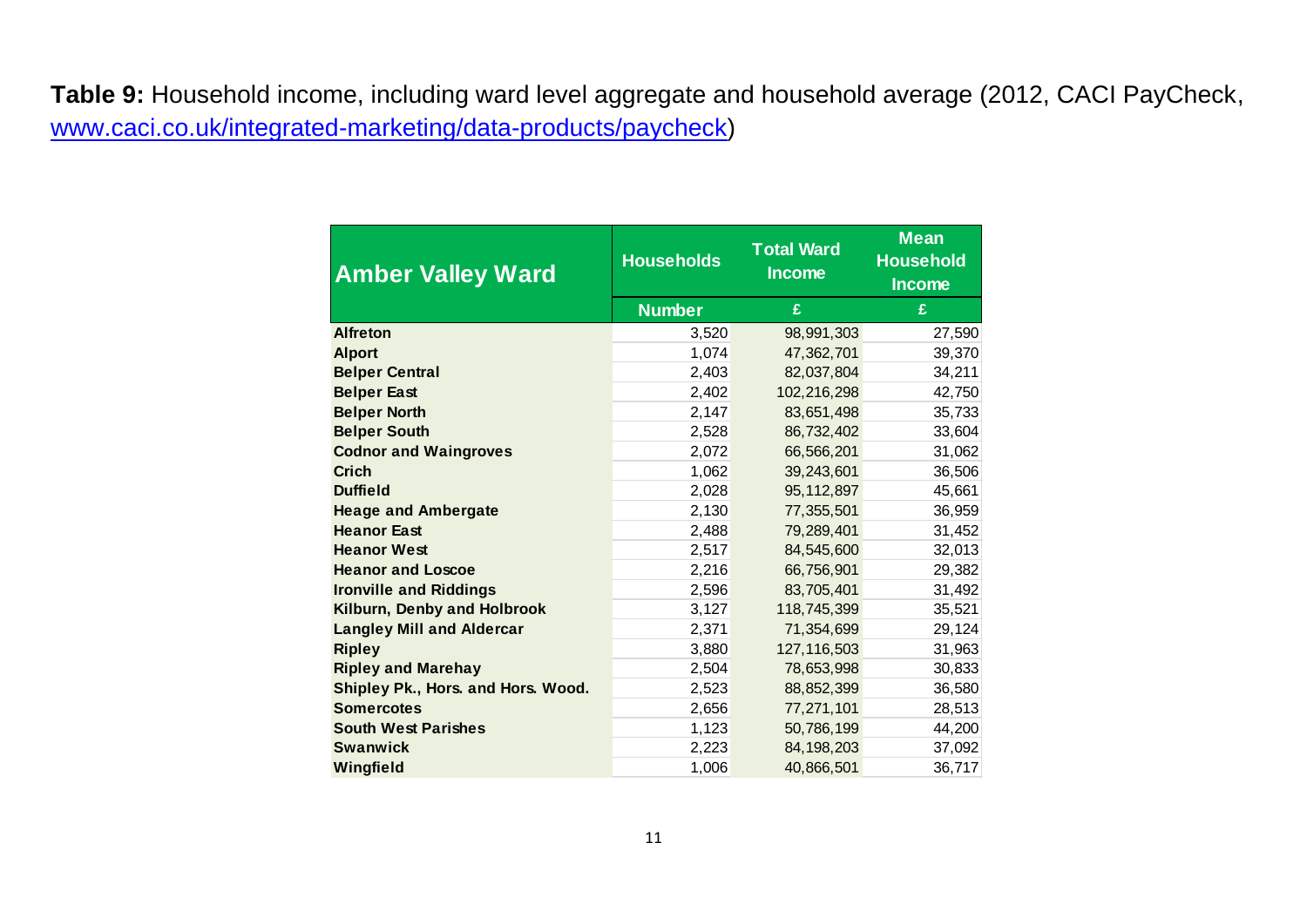**Table 10:** House prices, including an average/median from price paid transaction data between January and September 2013. 'Other Area' data is based on the October 2013 House Price Index (2013, Land Registry, [www.landregistry.gov.uk\)](http://www.landregistry.gov.uk/)

|                                    |              | <b>Mean House Median House</b> |
|------------------------------------|--------------|--------------------------------|
| <b>Amber Valley Ward</b>           | <b>Price</b> | <b>Price</b>                   |
|                                    | £            | £                              |
| <b>Alfreton</b>                    | 94,380       | 88,000                         |
| <b>Alport</b>                      | 230,682      | 182,417                        |
| <b>Belper Central</b>              | 149,630      | 139,317                        |
| <b>Belper East</b>                 | 157,987      | 148,583                        |
| <b>Belper North</b>                | 160,464      | 150,899                        |
| <b>Belper South</b>                | 155,755      | 138,742                        |
| <b>Codnor and Waingroves</b>       | 129,898      | 110,000                        |
| <b>Crich</b>                       | 269,072      | 294,000                        |
| <b>Duffield</b>                    | 287,520      | 286,500                        |
| <b>Heage and Ambergate</b>         | 162,538      | 157,750                        |
| <b>Heanor East</b>                 | 114,317      | 112,000                        |
| <b>Heanor West</b>                 | 114,925      | 103,475                        |
| <b>Heanor and Loscoe</b>           | 101,115      | 90,750                         |
| <b>Ironville and Riddings</b>      | 105,310      | 108,000                        |
| Kilburn, Denby and Holbrook        | 161,458      | 148,083                        |
| <b>Langley Mill and Aldercar</b>   | 100,180      | 100,000                        |
| <b>Ripley</b>                      | 129,583      | 104,975                        |
| <b>Ripley and Marehay</b>          | 144,074      | 125,000                        |
| Shipley Pk., Hors. and Hors. Wood. | 163,781      | 147,286                        |
| <b>Somercotes</b>                  | 102,470      | 91,750                         |
| <b>South West Parishes</b>         | 391,875      | 325,000                        |
| <b>Swanwick</b>                    | 154,340      | 138,250                        |
| Wingfield                          | 220,806      | 173,125                        |
| <b>Other Areas</b>                 | £            | N/A                            |
| <b>Amber Valley</b>                | 165,311      | N/A                            |
| <b>Derbyshire</b>                  | 121,568      | N/A                            |
| <b>East Midlands</b>               | 124,580      | N/A                            |
| <b>England</b>                     | 165,515      | N/A                            |